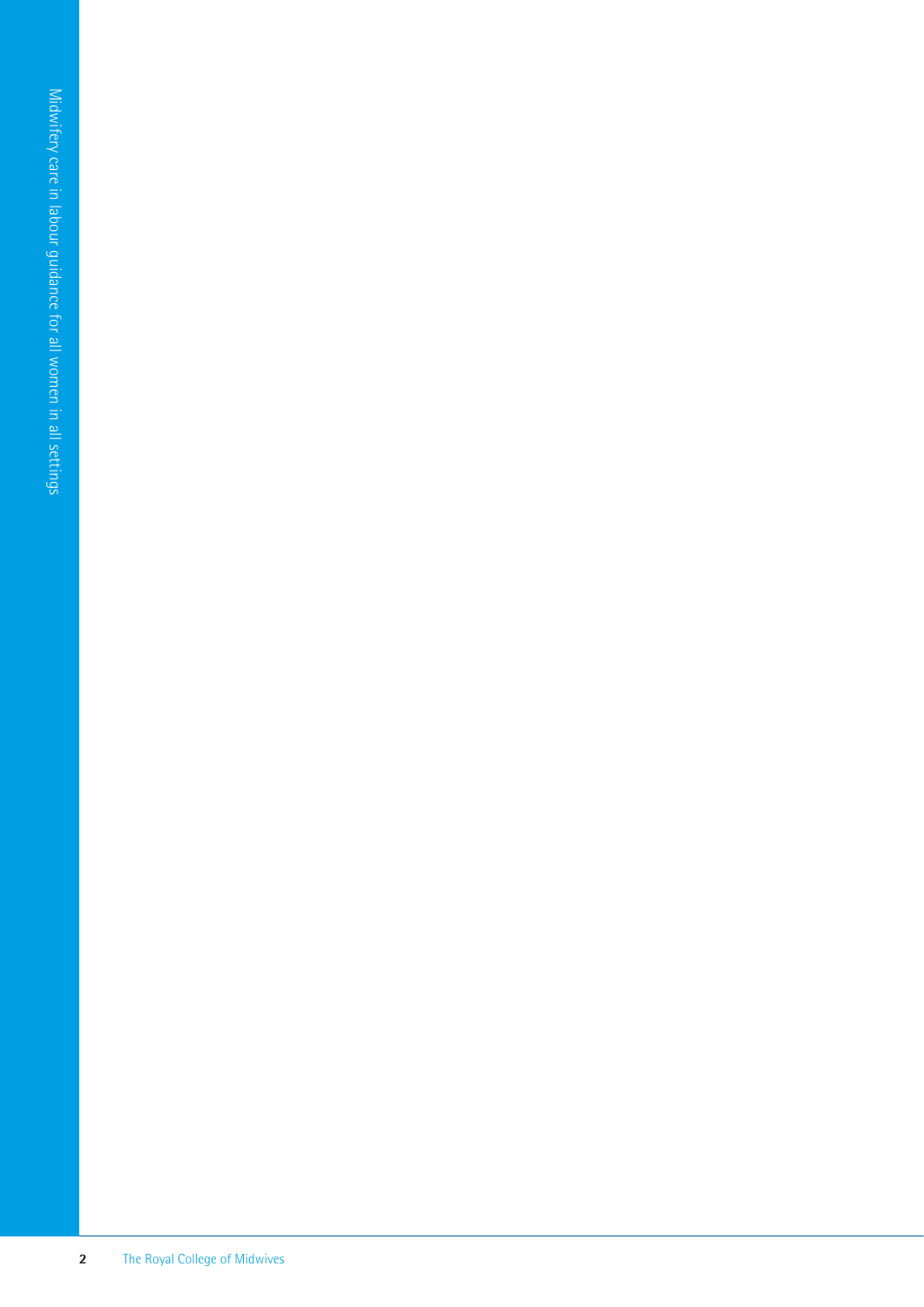# RCM Midwifery Blue Top Guidance No.1 Nov 2018

# **Table of Contents**

| Making decisions on place of birth <b>ELECTER CONSTRUCTER</b> 6                                                                                                                                                                     |  |
|-------------------------------------------------------------------------------------------------------------------------------------------------------------------------------------------------------------------------------------|--|
|                                                                                                                                                                                                                                     |  |
|                                                                                                                                                                                                                                     |  |
|                                                                                                                                                                                                                                     |  |
| Eating and drinking in labour <b>Eating and drinking</b> in labour                                                                                                                                                                  |  |
| Positions for labour and birth <b>Election</b> 26 and 26 and 26 and 26 and 26 and 26 and 26 and 26 and 26 and 26 and 26 and 26 and 26 and 26 and 26 and 26 and 26 and 26 and 26 and 26 and 26 and 26 and 26 and 26 and 26 and 26 an |  |
|                                                                                                                                                                                                                                     |  |
| Coping and comfort in labour <b>Election Comfort in Autority</b> 19                                                                                                                                                                 |  |
|                                                                                                                                                                                                                                     |  |
|                                                                                                                                                                                                                                     |  |
|                                                                                                                                                                                                                                     |  |
| <u>Birth companions</u> 23                                                                                                                                                                                                          |  |
| Preventing severe genital trauma <b>Election Constructs</b> 25                                                                                                                                                                      |  |
| Third stage of labour <u>Electron 26</u>                                                                                                                                                                                            |  |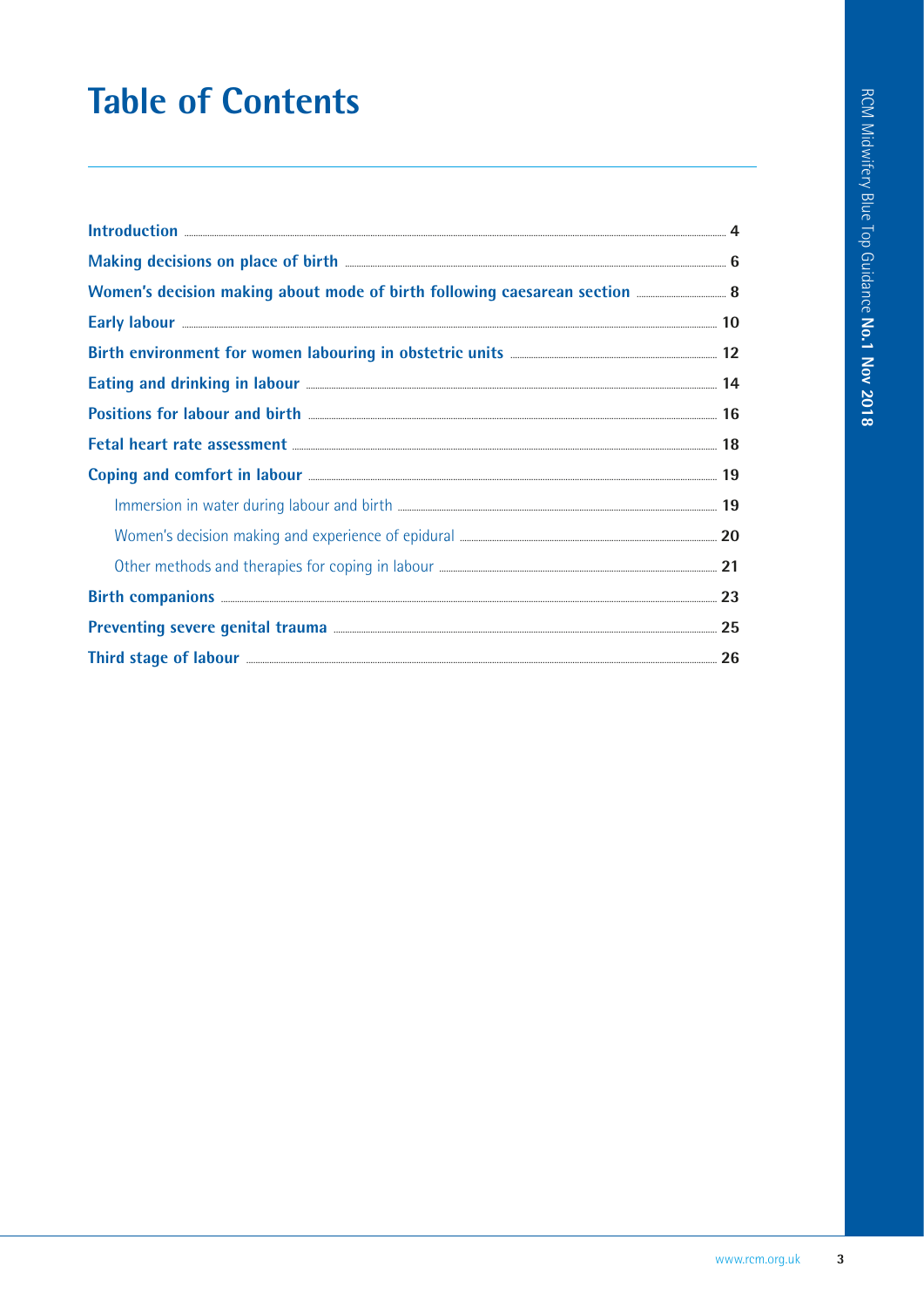# **Introduction**

This document comprises a summary of the evidence and recommendations for the midwifery care of women in labour in all settings in the UK. It aims to provide an accessible version of systematically produced evidence for aspects of care related to labour and birth. The methods used to derive the summaries are outlined below. Full information detailing the scientific methods and processes utilised in the production of this guidance is available in the accompanying Technical Manual. A companion version to this document is also available for women and those supporting them.

The philosophy underlying this work is that midwifery care can make a significant difference to clinical outcomes and experiences for women and their infants<sup>1</sup>. The work draws on recent high-quality and systematically-derived approaches including the concepts of 'Too much too soon/too little too late<sup>'2</sup> and seeks to enable an inclusive approach to supporting all women in the UK who receive midwifery care, whatever the woman's health, maternity, personal or social circumstances. The guidance also seeks to support midwives in their vital work in the provision of high-quality contemporary maternity care. This guidance should be viewed as complementing other robust sources of evidence-based information such as that produced by the National Institute for Health and Care Excellence, the Scottish Intercollegiate Guidelines Network and local guidance supporting the provision of safe care that achieves optimal clinical and psychosocial outcomes. Recommendations apply to all women except where we signal that adaptation may be needed according to women's health, social or maternity status.

As with all guidance, recommendations should form the basis of discussion between healthcare providers, women receiving care and those supporting them. Women's own views, preferences and choices should define the care provided and women should be treated as individuals and with respect at all times and consent obtained for all procedures. A recent systematic review commissioned by the World Health Organisation confirmed important aspects of women's experiences: an environment that feels clinically and psychologically safe; support from their companions and kindness and competence from those providing care and involvement in decision-making<sup>3</sup>. .

Following an initial mapping of areas to be included, research questions were framed and scoping searches conducted to identify aspects of care for which high-quality, systematic review evidence existed. The products of these searches were developed into evidence summaries. New systematic reviews were completed for areas where recent, existing high-quality reviews were not available and where work in progress was not identified. This document includes a short summary of the evidence for 13 aspects of care, recommendations for practice (derived from the evidence) and Good Practice Points that signal additional considerations for all or certain groups of women, where appropriate. As all recommendations are drawn from good quality reviews or new systematic reviews, we have not reported the strength of the evidence in each summary.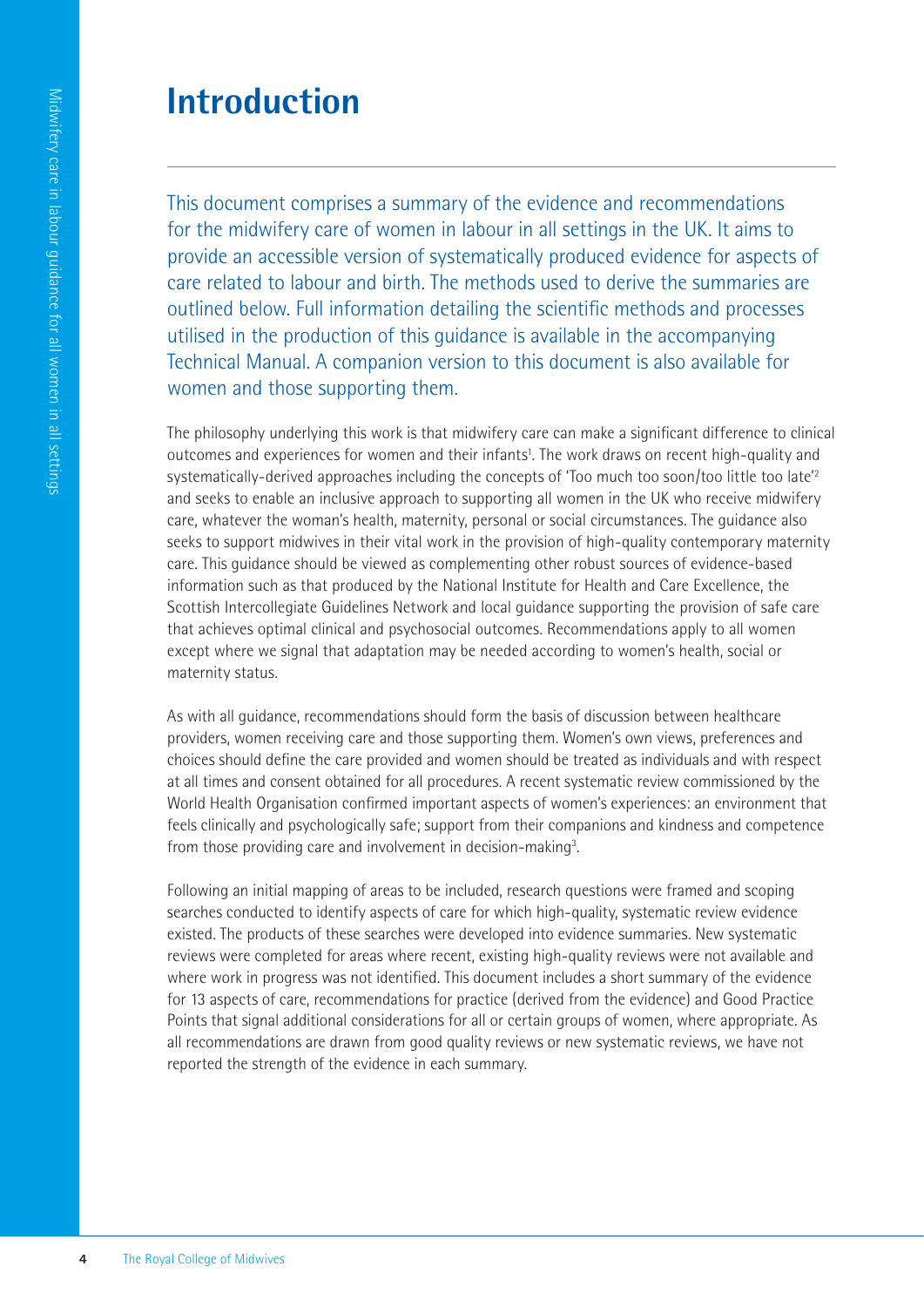We have instead used the following phrases to signal the strength of the recommendations:

- Where there is strong, good quality evidence we have used the phrase… **"There is good evidence to recommend…"**
- Where the evidence is medium quality or limited evidence available we have used the phrase... **"There is some evidence to suggest…"**
- Where there is low quality evidence or very limited evidence is available we have used the phrase… "**There is low-quality evidence"**

These phrases follow strength of recommendations guidelines from JBI  $^4$ , WHO  $^5$ , NICE  $^6$  and Cochrane Review standards7 .

In developing the guidance, we have drawn on research from settings beyond the UK where it seemed that there are similarities of care provision, availability of maternity care and the health of the childbearing population. The majority of the evidence utilised is drawn from settings and systems where women may not have access to continuity of midwifery carer. This difference should be noted in the context of contemporary maternity policy that advocates increasing women's access to continuity models<sup>89</sup>.

This work has been carried out over a 14-month period from 1st September 2017- 31st October 2018. We acknowledge the significant support and contributions throughout of the members of our multidisciplinary and cross-sectoral Expert Advisory Group, the Nottingham Maternity Research Network and the Royal College of Midwives (RCM) who funded this work. The RCM did not influence the guidance development process or individual recommendations. The guidance development group recommend review and updating within three years of publication.

#### **October 2018**

#### **References:**

- 1. Renfrew MJ, McFadden A, Bastos M H et al (2014) Midwifery and quality care: findings from a new evidence-informed framework for maternal and newborn care. Lancet 384, 1129-1145
- 2. Miller S, Abalos E, Chamillard M et al (2016) Beyond too little, too late and too much, too soon: a pathway towards evidence-based, respectful maternity care worldwide. Lancet 388: 2176-2192
- 3. Downe S, Finlayson K, Oladapo O, Bonet M, Gulmezoglu M 2018) What matters to women during childbirth: A systematic qualitative review PLOS ONE https://doi.org/10.1371/journal.pone.0194906
- 4. JBI. 2013. New JBI Grades of Recommendation. University of Adelaide, Australia: Joanna Briggs Institute
- 5. WHO. 2012. WHO Handbook for Guideline Development. World Health Organization, Geneva: WHO Press
- 6. NICE. 2014b. Developing NICE guidelines: the manual. London, UK: National Institute for Health and Care Excellence.
- 7. Higgins, J., & Green, S. 2011. Cochrane Handbook for Systematic Reviews of Interventions. In: Higgins, J. & Green, S. (Eds.). The Cochrane Collaboration
- 8. NHS England (2016). National Maternity Review: Better Births: Improving outcomes of maternity services in England. A five-year forward view for maternity care. London: NHS England
- 9. Scottish Government (2017). The Best Start: A Five Year Forward Plan for Maternity and Neonatal Care in Scotland. Edinburgh. The Scottish Government.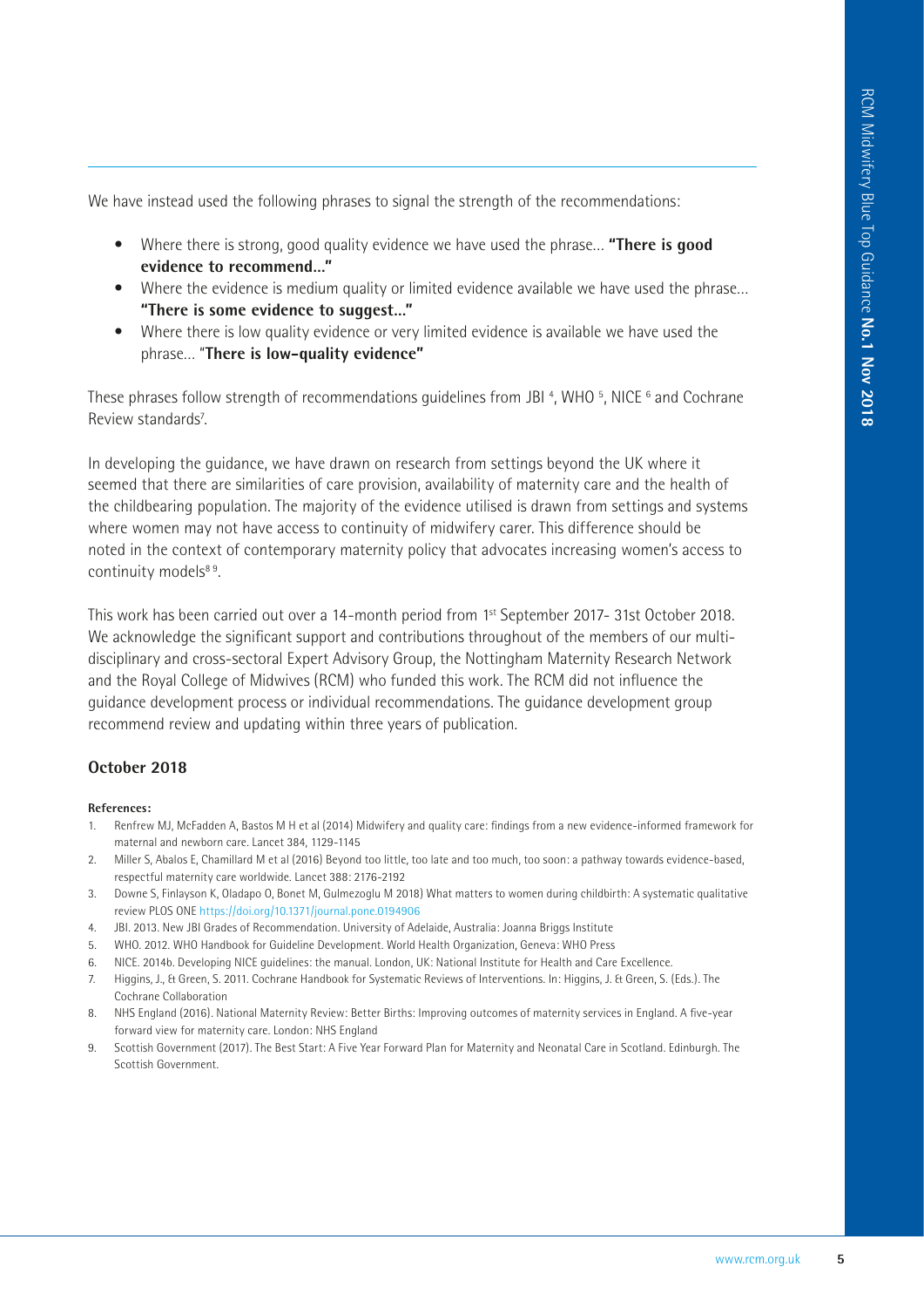# **Making decisions on place of birth**

#### **Evidence summary**

All women should be supported to make choices about the place of birth that is right for them. There is high-quality evidence that midwifery units are associated with lower rates of medical interventions during labour and birth and better outcomes for mothers who do not require obstetric care<sup>1</sup>. Compared to obstetric units, midwifery units are associated with higher levels of satisfaction for women, with no increased risk of poor outcomes for babies<sup>1</sup>. .

There is currently no clear evidence to favour a planned home birth *or* planned maternity unit birth in terms of outcomes for women and babies who do not need obstetric care, but more research needs to be done2 .

Women prefer local services, being attended by a known midwife and being involved in deciding the place of birth<sup>3</sup> Currently, most women appear to favour hospital birth in a hospital setting where . medical staff are available, though not necessarily involved in care (such as an alongside MU)<sup>3</sup>. The availability of pain relief options is very important to women<sup>3</sup>. .

Women who prefer midwifery units and home births can encounter obstacles to these choices<sup>4</sup>. It is a crucial part of providing quality care that services and support are in place to meet all women's choices of place of birth<sup>4</sup>. .

## **Recommendations for practice**

There is good evidence to recommend that:

- Midwives should inform women that giving birth in a midwifery unit may improve the outcomes and experiences for those who do not need obstetric care
- All birth place options, including facilities available and pain relief options, should be discussed with all women to enable them to make informed choices

## **Good Practice Points**

- Give women local information on place of birth during pregnancy, and facilitate the option to view birth settings
- Individual travel times for transfer during labour should be carefully considered in planning place of birth; women living in rural areas will wish to consider distance, terrain and local conditions
- There is no need to ask women to make a firm decision on place of birth early in pregnancy. Delaying the decision on place of birth until later in pregnancy or early in labour may give women more time to make informed decisions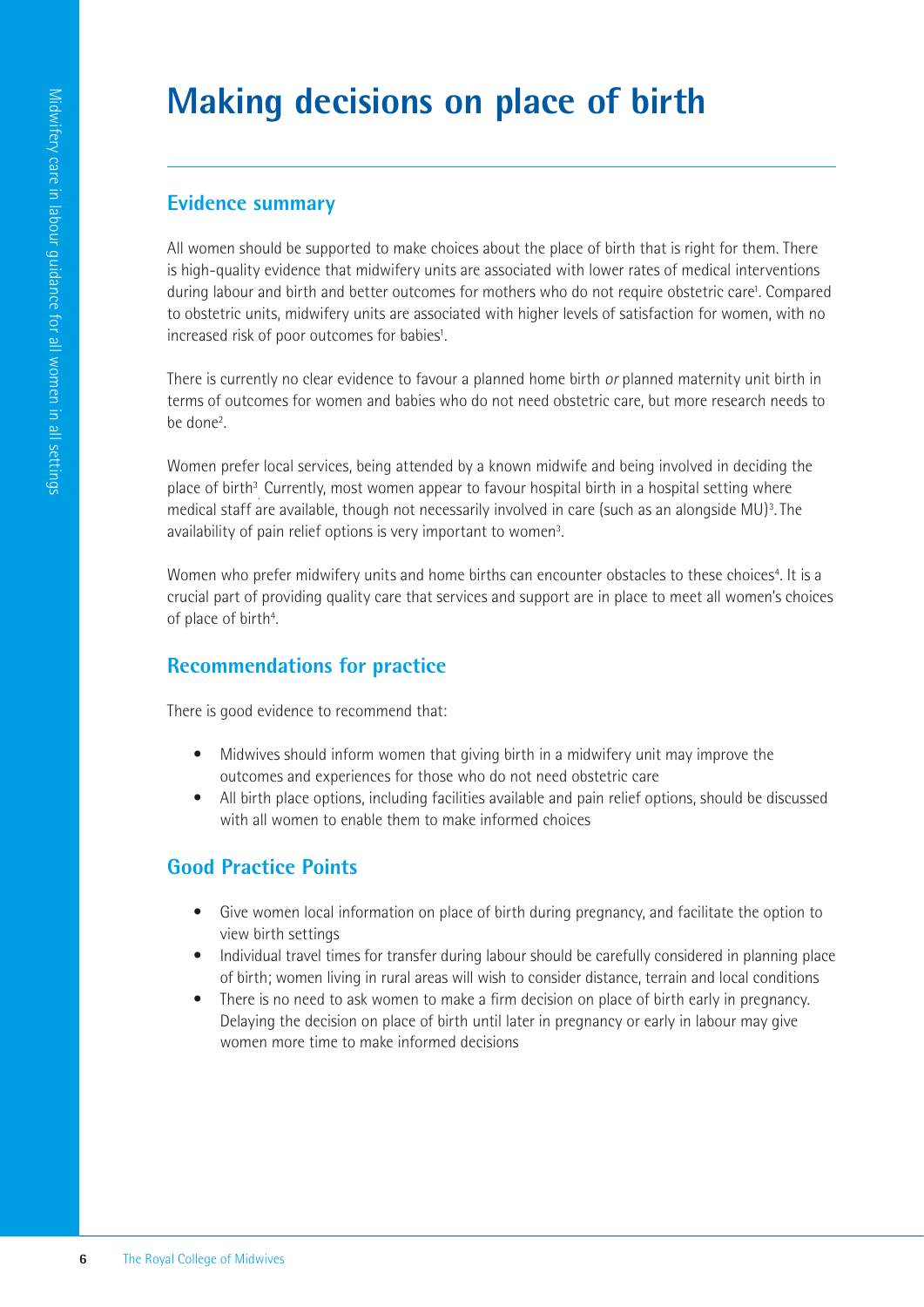- 1. Hodnett ED, Downe S, Walsh D. Alternative versus conventional institutional settings for birth. Cochrane Database of Systematic Reviews 2012, Issue 8. Art. No.: CD000012. DOI: 10.1002/14651858.CD000012.pub4.
- 2. Olsen O, Clausen JA. Planned hospital birth versus planned home birth. Cochrane Database of Systematic Reviews 2012, Issue 9. Art. No.: CD000352. DOI: 10.1002/14651858.CD000352.pub2.
- 3. Hollowell J, Li Y, Malouf R, Buchanan J. Women's birth place preferences in the United Kingdom: a systematic review and narrative synthesis of the quantitative literature. BMC Pregnancy Childbirth. 2016;16(1):213
- 4. Coxon, K., et al. (2017). "What influences birth place preferences, choices and decision-making amongst healthy women with straightforward pregnancies in the UK? A qualitative evidence synthesis using a 'best fit' framework approach." BMC Pregnancy and Childbirth 17(1): 103.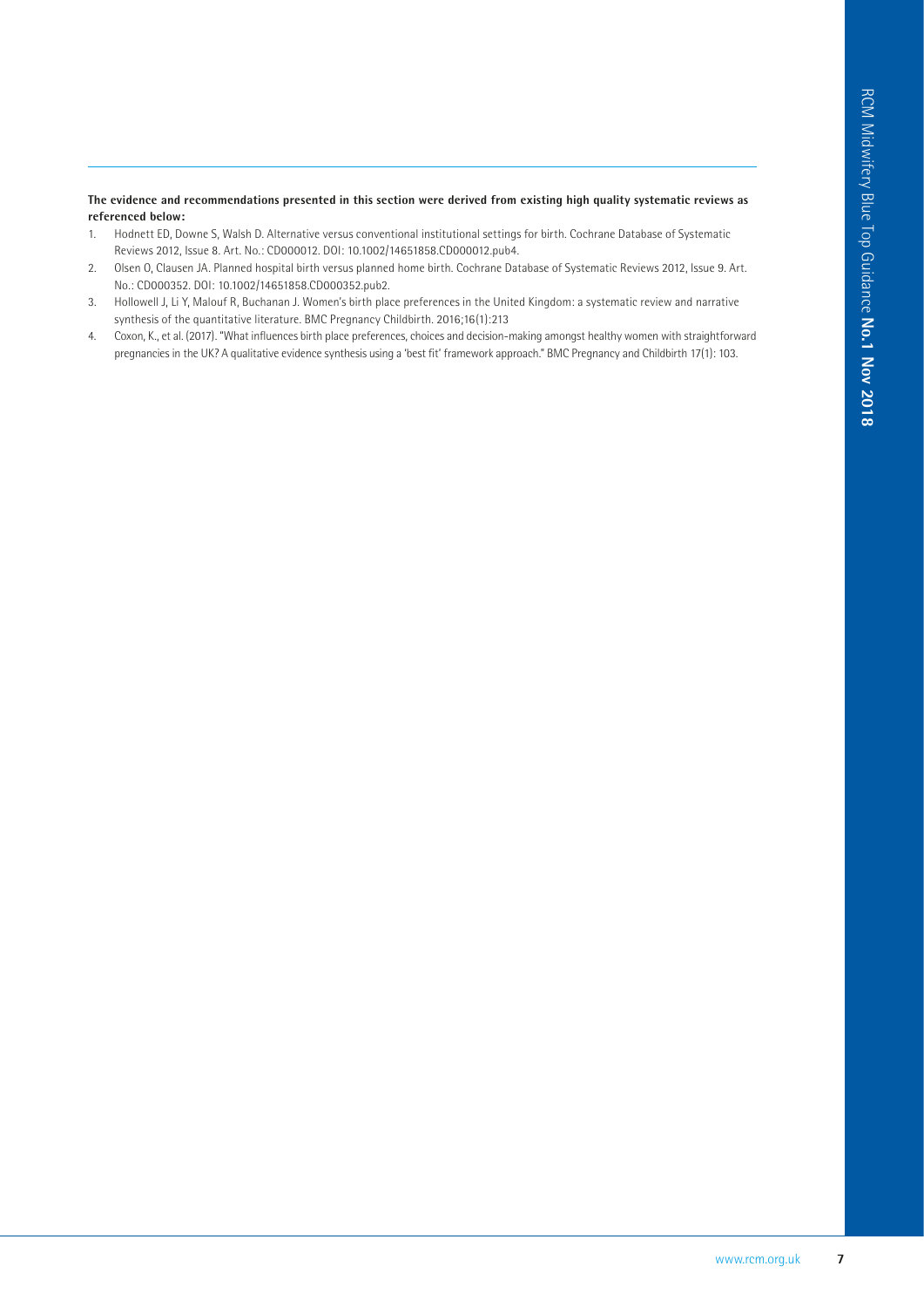# **Women's decision making about mode of birth following caesarean section**

#### **Evidence summary**

There is good evidence that women need good quality information in order to help them make an informed choice between vaginal birth after caesarean section (VBAC) and an elective caesarean section (CS). Decision aids, such as information booklets, can increase women's knowledge of birth choices and help decision-making. Information is most helpful to women if it is individualised, detailed, good quality, and provided at the right time. If decision aids are too complex this may raise further questions and cause some women to feel anxious about making decisions.

Safety for mother and/or baby is cited by women as an important reason for choice of birth. However, some women may not have detailed understanding of probabilities or individual risk factors when they make their decisions.

Health care professionals (HCPs) can have a strong influence on women's decision making. The way information is presented is very important as women may perceive the HCP's personal preference. Women find unbiased, individualised, and supportive information helpful for their decision-making. Women value balanced information about the benefits and risks of VBAC and repeat CS. Confusing or conflicting information is not helpful. Some women prefer to follow HCPs advice rather than make their own choice. There may be cultural differences in how much guidance women want from HCPs.

Women can feel an increased sense of control when they are involved in the decision-making process. However, some women may feel over-burdened by the choices they have to make and prefer to follow healthcare professionals' advice. Women may also change their mind during pregnancy.

Personal, social and cultural factors influence women's decision-making as do their previous birth experiences. Women may choose VBAC because they wish to experience birth or because they have a high personal motivation for VBAC. Women perceive that VBAC will enable an easier and quicker recovery, so they can resume their usual family activities sooner and help them to bond with their baby. Women who have previously experienced both vaginal birth and CS and women with previous negative experiences of CS may prefer to choose a VBAC.

Some women decide against VBAC as they feel the odds are against them for a successful labour and may perceive that they are not able to achieve a vaginal birth. Fear of labour or fear of failure are reported as strong reasons for choosing an elective CS, thus avoiding the possibility of an emergency CS. For these women, the predictability of elective CS can enhance their sense of control, enabling them to have a calm, predictable birth. Some women feel an elective CS is a safer option, and can be influenced by family, friends and HCPs opinions.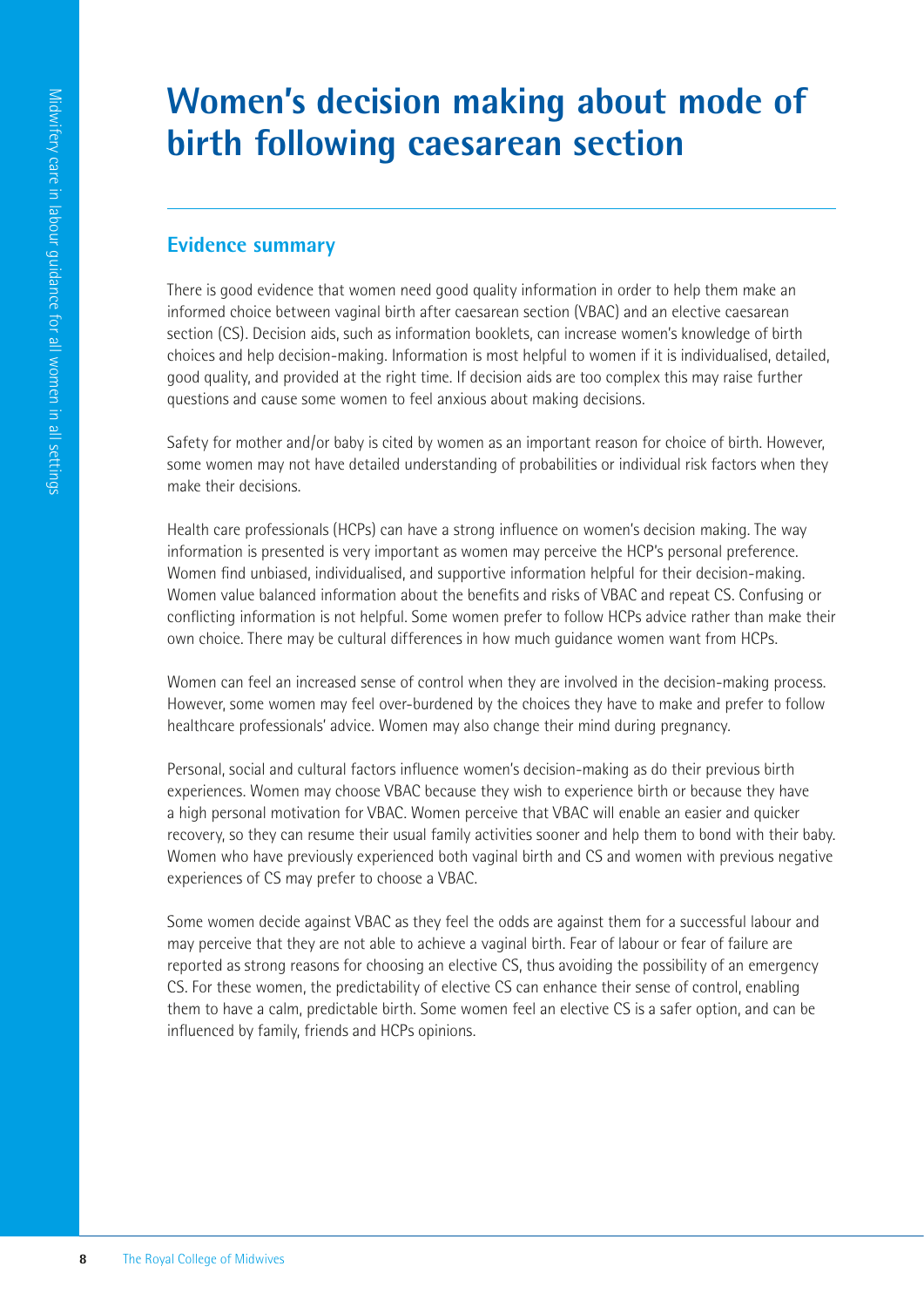## **Recommendations for practice**

There is some evidence to recommend that:

- Clear, individualised information about the benefits and risks of different modes of birth is provided to women to support their decision-making
- Decision aids should be of good quality, clear, and accessible
- HCPs should ensure their personal views do not influence the information they provide so that they can support a woman to make a choice that is right for her
- Women should be supported in their choice whether electing to plan for a repeat CS or a vaginal birth. Women should be supported if they change their mind during pregnancy

#### **Good Practice Points**

- Consider providing information about birth choices both in the postnatal period following a CS and during subsequent pregnancies; some women may start making decisions about future births immediately after CS
- Some women may require support with making use of information materials
- Discussion of women's previous birth experiences may help to put women's fears or uncertainty into context and help the midwife to provide individualised information
- Cultural and social factors may affect women's decision making

#### **The evidence and recommendations presented in this section were derived from a new systematic review developed for these guidelines. This is awaiting publication but the protocol is referenced below:**

• Helen Spiby, Phoebe Pallotti, Gina Sands, Catrin Evans, Kerry Evans, Jeanette Eldridge, Mandy Forrester, Lia Brigante. Decision-making about mode of birth following a caesarean section; women's information needs and experiences of supportive interventions: a systematic umbrella review. PROSPERO 2018 CRD42018103758 Available from: http://www.crd.york.ac.uk/PROSPERO/display\_record. php?ID=CRD42018103758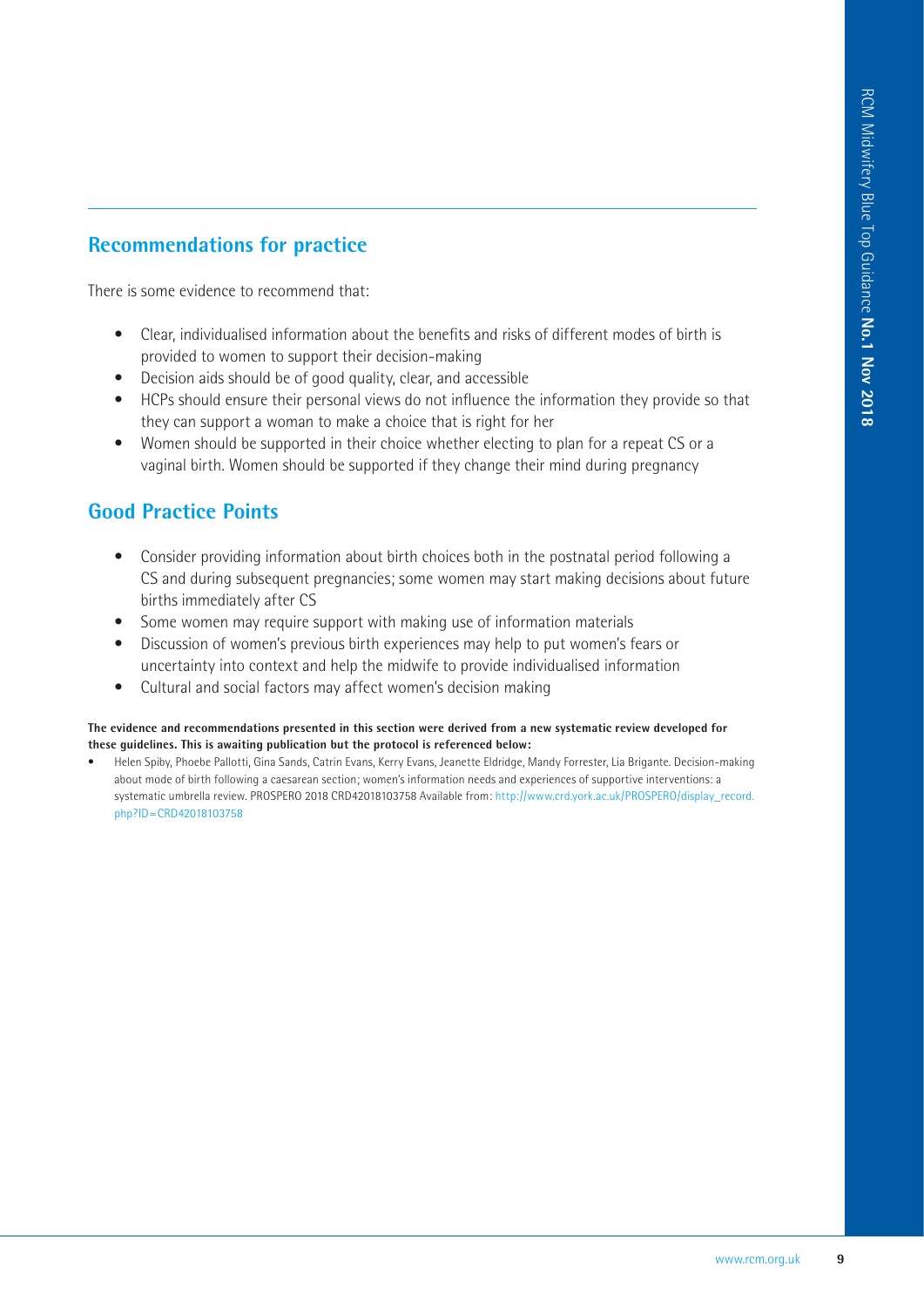# **Early labour**

#### **Evidence summary**

Early labour can be an uncertain time for women, who may experience difficulty accessing guidance and support<sup>1</sup>. .

There is some low-quality evidence that women receiving early labour advice and support at home are less likely to receive oxytocin for labour augmentation and are less likely to have an epidural compared to women who have an immediate admission<sup>2</sup>. Women may also be more satisfied with their care and spend less of their labour duration in hospital<sup>2</sup>. There are no clear differences in rates of caesarean or instrumental birth, or in neonatal outcomes.

There is good evidence that one-to-one structured care in early labour compared with standard care is similarly effective for maternal and neonatal outcomes<sup>2</sup>. One-to-one structured care includes assessment of fetal position, advice to improve fetal position, reduce pain and emotional distress.

There is some evidence that algorithms used to support the confirmation of labour onset do not affect outcomes for women and babies when compared with usual midwifery assessments. However, women are less likely to be admitted at their first presentation to hospital<sup>2</sup>. .

There is currently no review level evidence about support and assessment in early labour for women planning homebirths.

Women and their companions need realistic information about what to expect and how early labour may be recognised and experienced and when to travel to their planned place of birth. Communications with women in early labour need to be friendly, clear and sympathetic and any advice (including to remain at home) should be accompanied by a rationale<sup>3</sup>.

Women access a range of sources of information including web-based materials, textbooks, and antenatal classes, but these may be less useful if their labour does not follow the 'normal' pattern<sup>3</sup>.

Birth companions may help to support women to stay at home, but for some their anxiety about seeing the woman in pain may also encourage her to go to hospital sooner<sup>1,3</sup>.

#### **Recommendations for practice**

There is some evidence to recommend that:

- Women can be offered assessment either at home or in the maternity unit in early labour, unless their clinical needs require immediate admission
- Midwives' communications with women in early labour should be clear, friendly and compassionate
- Advice, including remaining at home, should be accompanied by the rationale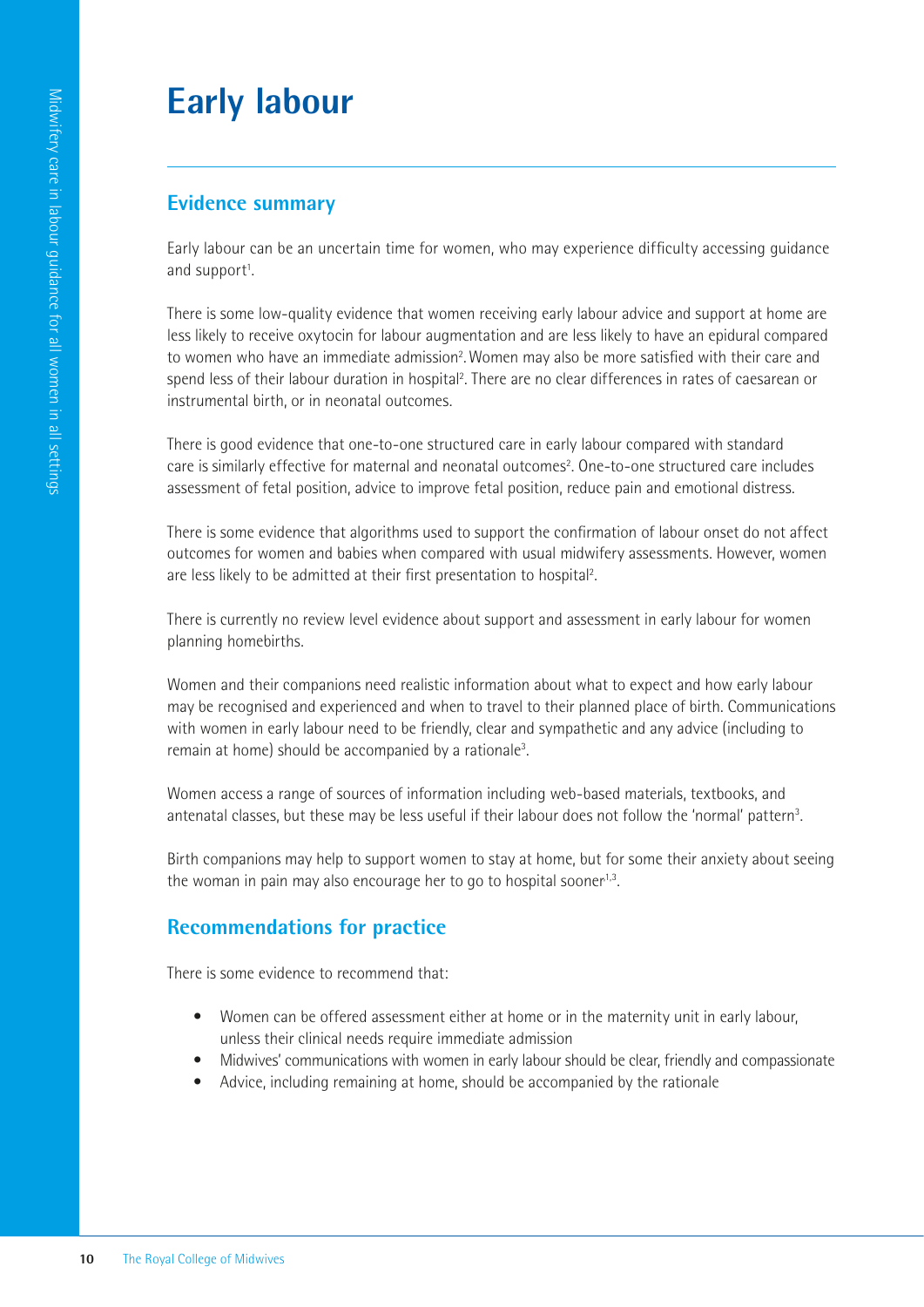#### **Good Practice Points**

- Different women will be comfortable and confident in different settings. Advice should be individualised for each woman and the circumstances of her pregnancy and labour
- Information about early labour may need to be tailored depending on women's social circumstances and cultural backgrounds
- Women who have insecure or unsuitable housing (for example women in asylum seekers' accommodation or homeless women in hostels) should have personalised plans for the location of early labour made with them
- Women and their birth companions should be provided with education in pregnancy about the latent phase of labour

- 1. Beake S, Chang Y-S, Cheyne H, Spiby H, Sandall J, Bick D. 2017. Experiences of early labour management from perspectives of women, labour companions and health professionals: A systematic review of qualitative evidence. Midwifery, 57, 69-84.
- 2. Kobayashi S, Hanada N, Matsuzaki M, Takehara K, Ota E, Sasaki H, Nagata C, Mori R. Assessment and support during early labour for improving birth outcomes. Cochrane Database of Systematic Reviews 2017, Issue 4. Art. No.: CD011516. DOI: 10.1002/14651858. CD011516.pub2.
- 3. Eri T S; Bondas T, Gross M, Janssen P, Green JM. 2015. A balancing act in an unknown territory: A metasynthesis of first-time mothers' experiences in early labour. Midwifery 31: e58-e67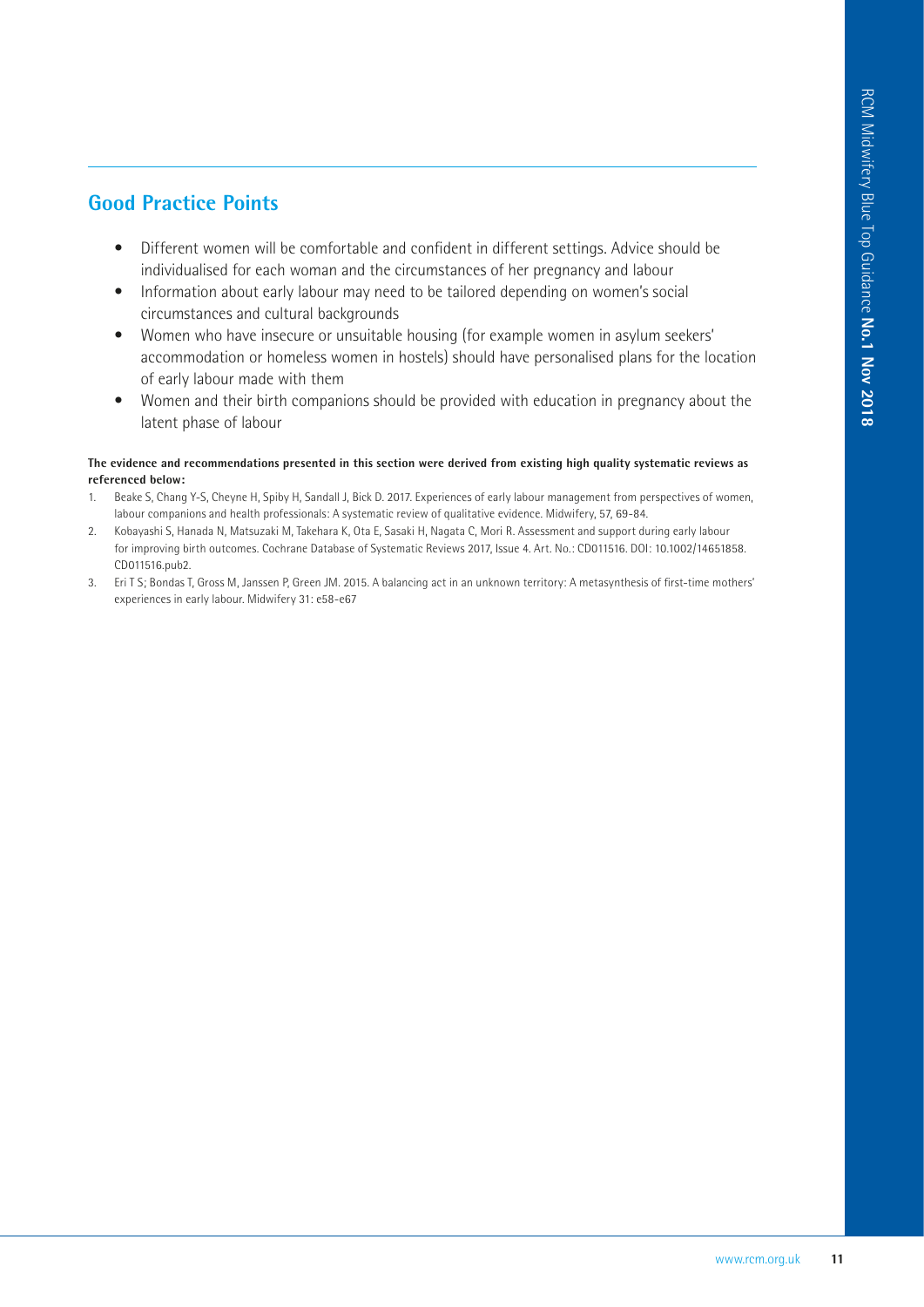# **Birth environment for women labouring in obstetric units**

#### **Evidence summary**

There is some evidence that the flexibility, space and comfort of the environment may help facilitate straightforward low-intervention labour and birth. Birthing pools and other aids (such as birth chairs, floor mats and bean bags) are highly valued by women to support different birthing positions. However, many women may not have access to these, particularly in obstetric settings or if they are restricted by monitoring equipment. Space to mobilise is supported by providing storage for both personal possessions and equipment, so preventing rooms becoming too cluttered. Well-designed rooms may feel more spacious than larger rooms. Comfortable furniture (such as double beds or armchairs) can also help support women and their companions through long labours, and enable different birthing positions to be adopted.

Women prefer a private space where they can control who enters the room and be out of sight of other people. Transition spaces (e.g. partition walls) in doorways may help to achieve this by reducing visual exposure. Alcoves, such as window seats, can provide flexible space and make the room feel homelier. Adaptable lighting can help a space feel more relaxing whilst also facilitating the lighting needs for clinical assessments and procedures. Women like to have control over the lighting where possible. Women also like to have control over the temperature and ventilation, however the temperature needs of new-born babies may need to be considered. Large openable exterior windows are preferred by women to help provide natural light and ventilation, but full length windows may make women feel exposed. Women prefer rooms to be insulated from noise and particularly do not want to be overheard or hear other women giving birth. Women may feel more relaxed if they are able to stay in the same room for their whole stay in the unit and are able to personalise their space.

In birth environments there are different, and sometimes conflicting, priorities for women, their companions, midwives and doctors. Spaces need to be supportive for women to mobilise and adopt comfortable positions, but also need to work well for emergencies. This is particularly highlighted in terms of lack of storage, space, layout, and clutter posing a risk in emergency situations. Poor design of the room or ward may affect the care given by midwives, particularly if they need to spend time adapting the room before welcoming the woman or leaving the room to write notes. Workplace conditions can be challenging for midwives, with a lack of control over environmental factors, including noise. Midwives also may need to get into positions to assist births both in and out of the birth pool which are uncomfortable or not well supported by the physical environment. Midwives need a dedicated space to write during birth so that they do not need to leave the room to complete documentation.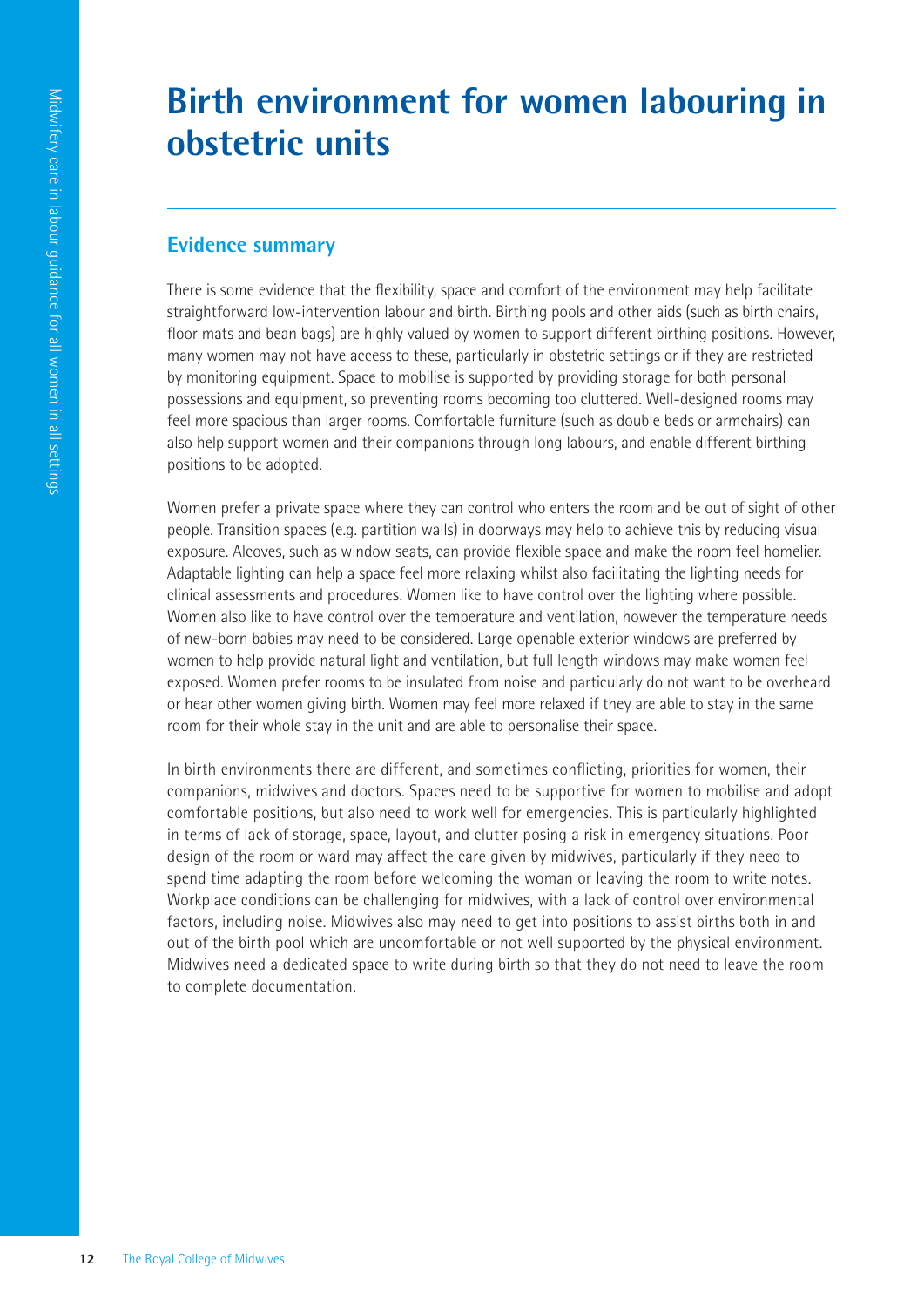## **Recommendations for practice**

There is some evidence to recommend that:

- Midwives discuss with women how they can adapt their birthing room to suit their needs
- Birthing aids such as balls, mats and beanbags should be easily available in all birth settings with dedicated storage
- Midwives discuss with women and their companions what adjustments are available for lighting, heating, and ventilation (if any) and how to use them
- Women should be shown the best places to store their belongings so that they can access them easily, but they do not cause a hazard
- All staff should respect women's privacy by asking permission to enter their room and encouraging others to do the same
- Midwives should be provided with adequate space within the room to complete paperwork in order to provide continuous care

#### **Good Practice Points**

- Consider the use of wireless telemetry (if required) to support women to mobilise during labour
- Offer to show women and their companions how to use the available birthing equipment effectively together
- The use of moving and handling equipment and quidelines should be used to support your practice https://www.rcm.org.uk/content/manual-handling

**The evidence and recommendations presented in this section were derived from a new systematic review developed for these guidelines. This is awaiting publication but the protocol is referenced below:** 

• Helen Spiby, Phoebe Pallotti, Catrin Evans, Gina Sands, Jeanette Eldridge, Kerry Evans, Mandy Forrester, Lia Brigante. Labour room environments for women with complicated pregnancies. PROSPERO 2018 CRD42018090013 Available from: http://www.crd.york. ac.uk/PROSPERO/display\_record.php?ID=CRD42018090013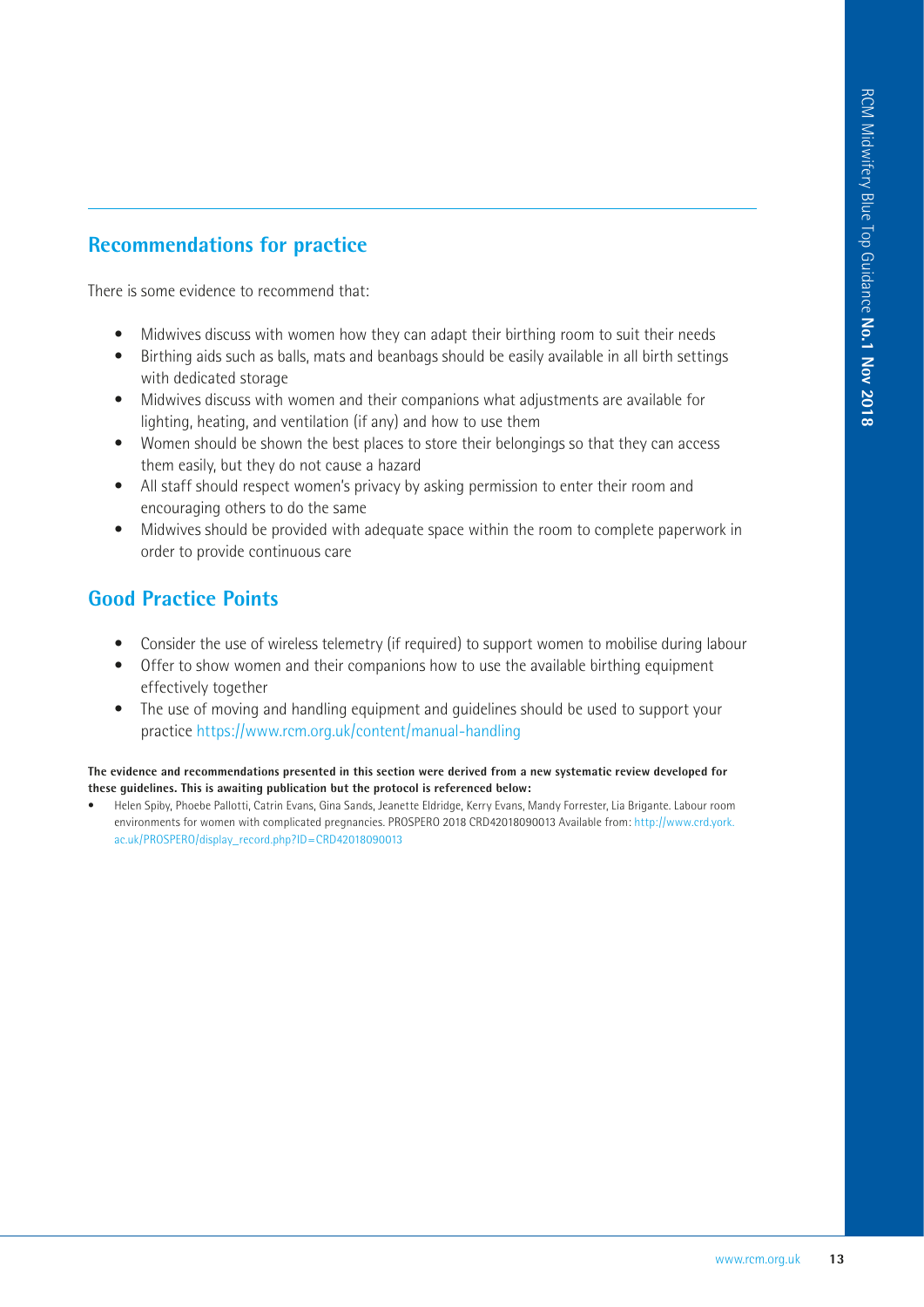#### **Evidence summary**

Most women can eat and drink as they wish during labour<sup>1</sup>. Studies which compared restricted intake in labour with eating and drinking for women with no increased likelihood of needing anaesthesia in labour found no differences in the:

- Length of labour and birth outcomes
- Epidural analgesia or augmentation
- Infant APGAR scores or admission to Neonatal Intensive Care Unit
- Maternal ketosis, nausea and vomiting<sup>1</sup>

Therefore, there is no justification for restricting food and drink for women who are not at increased risk of needing anaesthesia.

The risk of acid aspiration syndrome is an extremely rare but very serious complication of anaesthesia. There is currently no evidence on which to base recommendations for women at increased likelihood of needing an anaesthetic during labour or birth<sup>1</sup>; more research is urgently needed.

There is some evidence to suggest that oral carbohydrates for all women (such as isotonic drinks) do not affect labour outcomes such as the rate of caesarean or instrumental birth, epidural use or duration of labour<sup>2</sup>. .

There is some low-quality evidence to suggest that for the few women who are not able to drink freely during labour, additional intravenous fluids may reduce the duration of labour. There is no systematic evidence about women's views regarding receiving intravenous fluids in these circumstances<sup>3</sup>. .

## **Recommendations for practice**

There is good evidence to recommend that:

- Most women in labour should be supported to eat and drink as they wish
- Women with increased likelihood of needing anaesthesia should discuss eating and drinking with the midwife and medical team and should be informed about the extremely rare but serious risk of acid aspiration syndrome

## **Good Practice Points**

- Explain to women and birth companions what food and drink are available locally (especially 'out of hours'), taking into account that some families may be on a very low income
- Discuss with women, in the context of local policies, what facilities are available for families' provisions
- Women's cultural traditions may influence the type and timing of food and drink they wish to consume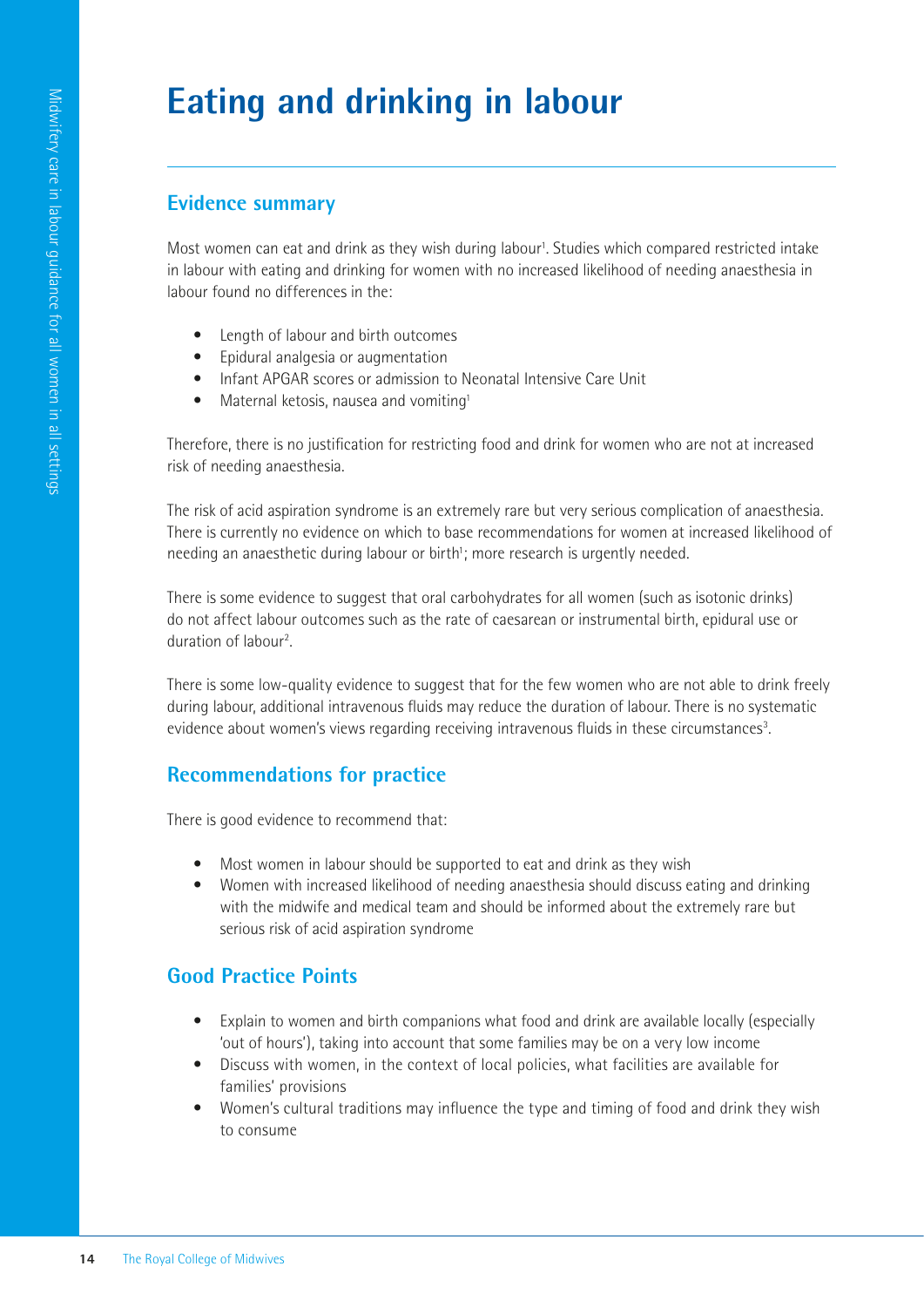- 1. Singata M, Tranmer J, Gyte GML. Restricting oral fluid and food intake during labour. Cochrane Database of Systematic Reviews 2013, Issue 8. Art. No.: CD003930. DOI: 10.1002/14651858.CD003930.pub3.
- 2. Malin, G.L., Bugg, G.J., Thornton, J., et al. 2016.Does oral carbohydrate supplementation improve labour outcome? A systematic review and individual patient data meta-analysis, BJOG, 123(4), 510-517.
- 3. Dawood F, Dowswell T, Quenby S. Intravenous fluids for reducing the duration of labour in low risk nulliparous women. Cochrane Database of Systematic Reviews 2013, Issue 6. Art. No.: CD007715. DOI: 10.1002/14651858.CD007715.pub2.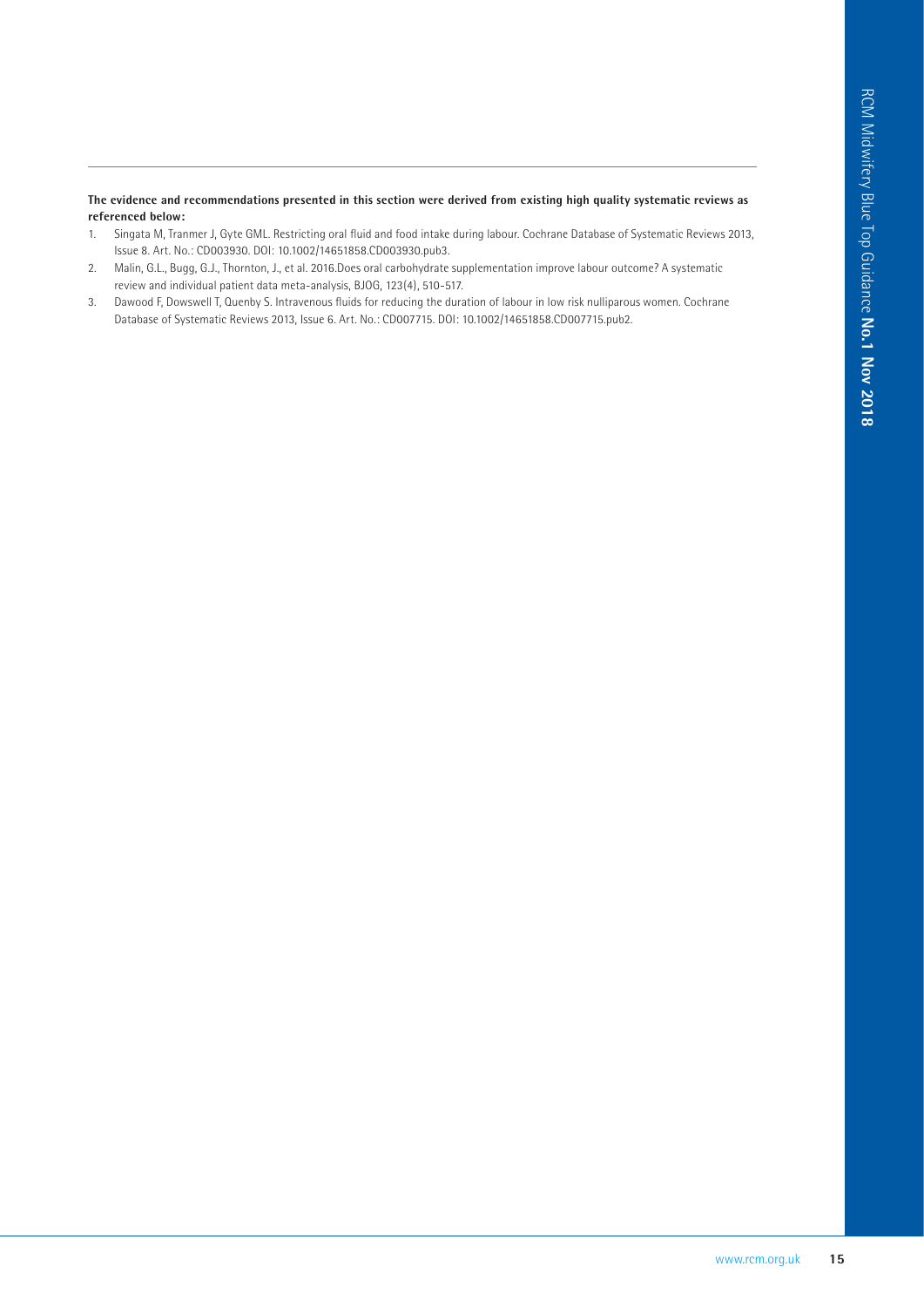# **Positions for labour and birth**

#### **Evidence summary**

There is some limited evidence to suggest that upright positions such as standing, squatting, kneeling up or using birth equipment to remain upright, are associated with a reduction in the duration of the second stage of labour<sup>1</sup>. There is low quality evidence to suggest there is no clear difference in the rates of caesarean section between upright and supine positions<sup>1</sup>. However, upright positions are associated with a significant reduction in instrumental deliveries<sup>1</sup>. More research needs to be done on women's experiences of all positions in labour and birth<sup>1,2</sup>.

There is low quality evidence that upright positions are associated with a reduction in episiotomies<sup>1,2</sup> but an increase in second degree perineal tears in some positions such as standing<sup>1</sup>. There is low quality evidence that there is no clear difference in the number of third or fourth tears between upright and supine positions during labour<sup>1</sup>. Upright positions during labour may be associated with a very small increase in the risk of postpartum haemorrhage<sup> $1,2$ </sup>.

There is low quality evidence that upright positions are associated with fewer recorded abnormal fetal heart rate patterns when compared to supine positions but there is no clear difference in the number of babies admitted to neonatal intensive care<sup>1</sup>. .

Research suggests that there is no difference in outcomes for an upright or lying position for women with an epidural in second stage<sup>3</sup>, but recent evidence may give more information on this topic.

## **Recommendations for practice**

There is some evidence to recommend that:

- Midwives should support women to adopt any position they choose during labour and birth and to change positions as and when they want to
- Midwives should advise women that upright positions during the second stage of labour may reduce the likelihood of interventions such as instrumental births, episiotomies and concern about fetal heart patterns

## **Good Practice Points**

- Medical equipment should be made to work around a woman's choice of positions
- Many women strongly dislike the lithotomy position therefore use should be limited to facilitating certain procedures such as immediately before an instrumental delivery or for fetal blood sampling and discontinued immediately afterwards
- A recent study, not yet included in the systematic reviews used, suggests that supine positions result in more spontaneous vaginal births for nulliparous women with epidural analgesia compared to upright positions (The Epidural and Position Trial Collaborative Group*,* BMJ 2017;359:j4471)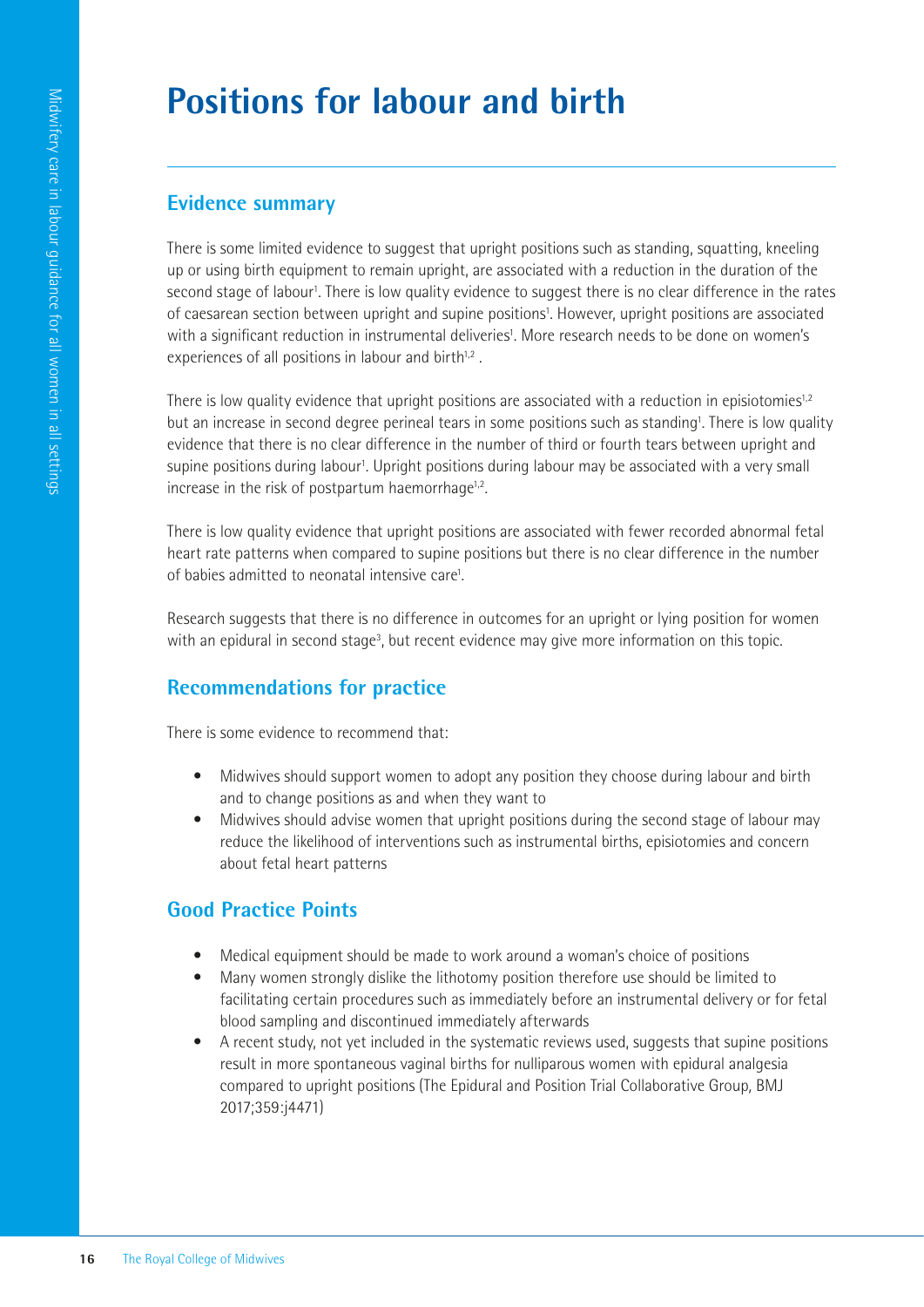- 1. Gupta JK, Sood A, Hofmeyr GJ, Vogel JP. Position in the second stage of labour for women without epidural anaesthesia. Cochrane Database of Systematic Reviews 2017, Issue 5. Art. No.: CD002006. DOI: 10.1002/14651858.CD002006.pub4.
- 2. Deliktas A, Kukulu K. (2017) A meta-analysis of the effect on maternal health of upright positions during the second stage of labour, without routine epidural analgesia. J Adv Nurs; 74 (02) 263-278. DOI: 10.1111/jan.13447
- 3. Kibuka M, Thornton JG. Position in the second stage of labour for women with epidural anaesthesia. Cochrane Database of Systematic Reviews 2017, Issue 2. Art. No.: CD008070. DOI: 10.1002/14651858.CD008070.pub3.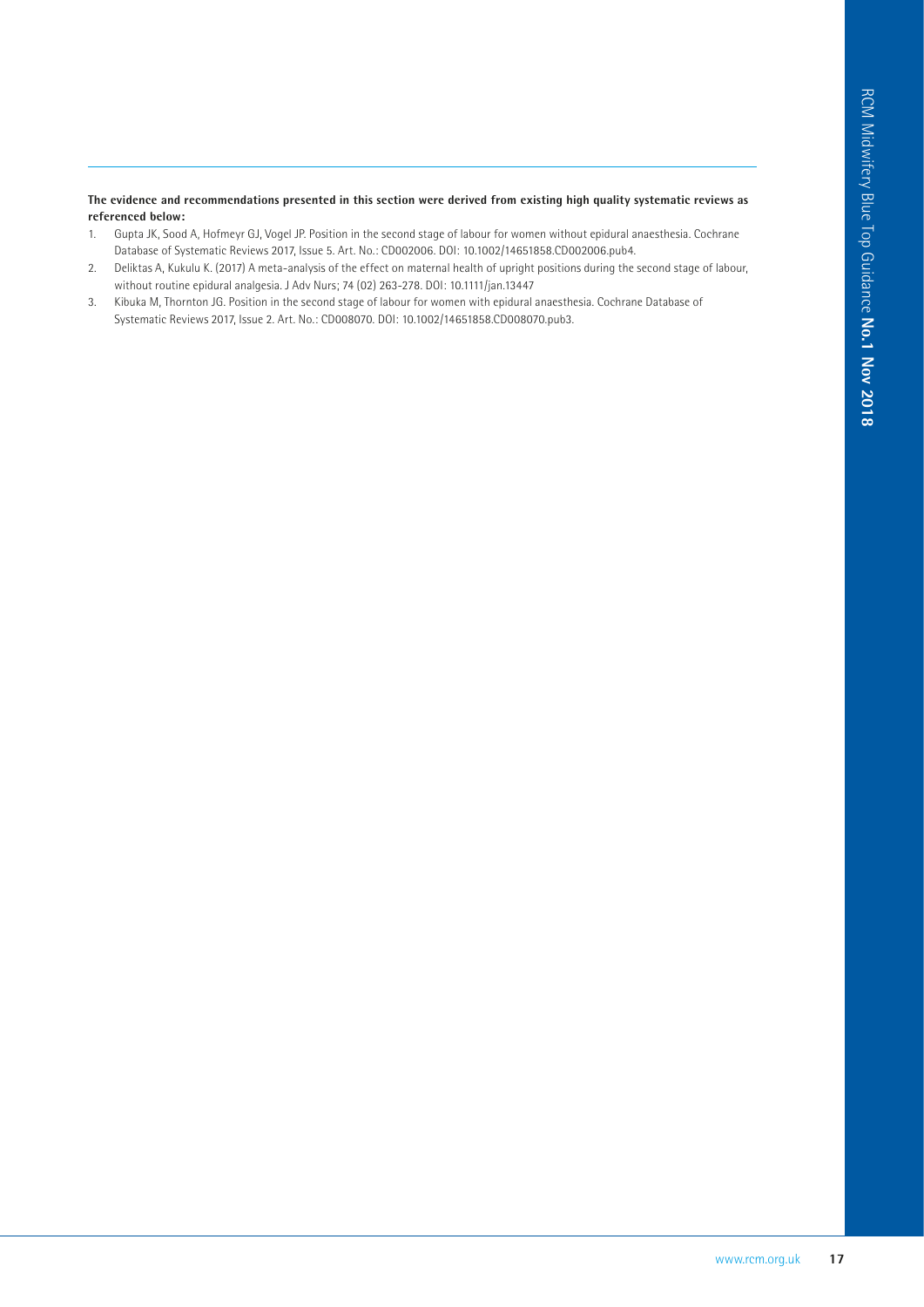# **Fetal heart rate assessment**

#### **Evidence summary**

There is some evidence that intermittent fetal auscultation (with a hand-held Doppler or pinard) may reduce the risk of interventions in labour<sup>1</sup> There is some evidence that continuous cardiotocograph . (CTG) is associated with reducing the rate of neonatal seizures compared with intermittent auscultation<sup>1</sup> However, there is also low-quality evidence that continuous electronic fetal monitoring . (CEFM) with a CTG increases the risk of caesarean section and instrumental deliveries in all groups of women<sup>1</sup> There is low-quality evidence that monitoring by continuous CTG has no effect on the rate of . perinatal death, cerebral palsy rates or the incidence of cord blood acidosis<sup>1</sup>. .

There is no evidence comparing the benefits or risks of no fetal monitoring with continuous CTGs<sup>1</sup>.

Performing a CTG as part of a standard admission process is not required as it increases the risk of caesarean section and there is not enough evidence to determine whether this affects outcomes for babies. Therefore, there is no current justification for offering an admission CTG for women receiving midwifery led care<sup>2</sup>. .

#### **Recommendations for practice**

There is some evidence to recommend that:

- CTG should only be used when there is a clear clinical reason
- Women without clinical indication for continuous monitoring should not be offered a CTG on arrival at a birth unit as part of a standard admission process
- Intermittent fetal heart rate auscultation throughout labour, using a Doppler or a pinard, is likely to be more suitable for women without clinical indication for CTG

## **Good Practice Points**

- Midwives need to be aware that CTG fetal monitoring can both reassure women and promote anxiety
- Offering CEFM is currently recommended for women where pregnancy or labour complications pose a risk to the baby
- Consider how you can support women who have chosen to be continuously monitored to remain mobile in labour and to adopt different positions using birthing aids
- New methods of CTG interpretation based on contextual fetal physiology are being introduced but more research is urgently required

- 1. Alfirevic Z, Devane D, Gyte GML, Cuthbert A. Continuous cardiotocography (CTG) as a form of electronic fetal monitoring (EFM) for fetal assessment during labour. Cochrane Database of Systematic Reviews 2017, Issue 2. Art. No.: CD006066. DOI: 10.1002/14651858. CD006066.pub3.
- 2. Devane D, Lalor JG, Daly S, McGuire W, Cuthbert A, Smith V. Cardiotocography versus intermittent auscultation of fetal heart on admission to labour ward for assessment of fetal wellbeing. Cochrane Database of Systematic Reviews 2017, Issue 1. Art. No.: CD005122. DOI: 10.1002/14651858.CD005122.pub5.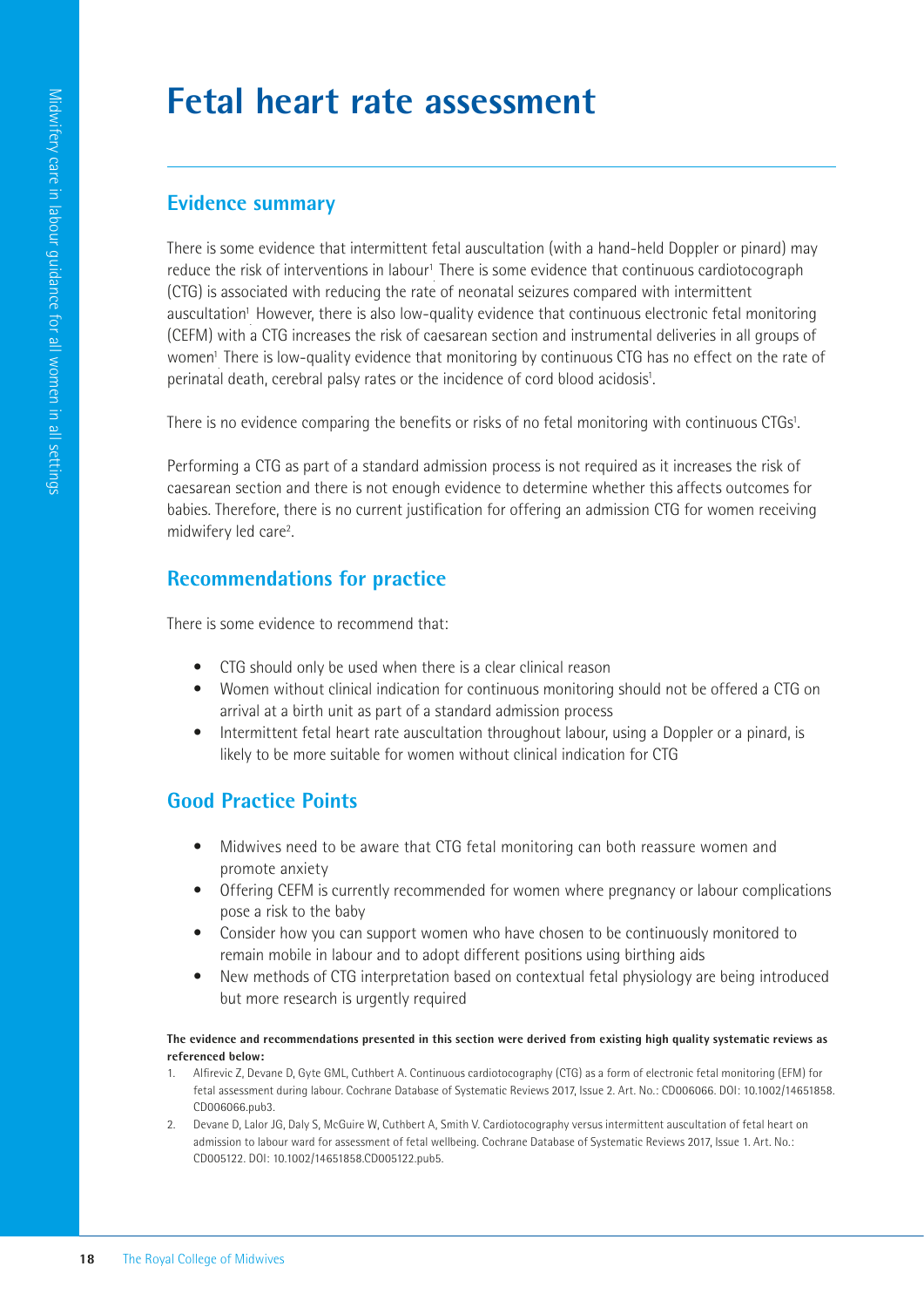# **Coping and comfort in labour**

## Immersion in water during labour and birth

#### **Evidence summary**

*Labouring in water* – there is good evidence of benefit from water immersion during the first stage of labour. Results indicate that it can reduce the likelihood of requiring an epidural and qualitative studies have illustrated that women who choose to labour in water feel a high sense of control and satisfaction. There is some evidence that, for women receiving midwifery led care, water immersion during the first or second stage of labour does not affect rates of spontaneous birth, instrumental birth, or caesarean section<sup>1</sup>. There is no evidence of the effect of water immersion on blood loss or genital trauma<sup>1</sup>. .

*Giving birth in water* – there is some evidence that associated maternal satisfaction with maternal pushing experience in water and no added risk of sustaining obstetric anal sphincter injury, no increase in maternal or neonatal infection or requirement for resuscitation or admission to NICU. There is some evidence that waterbirth presents no added risk for the neonate<sup>1</sup>. .

There is no evidence evaluating different baths/pools, timing of entry into the pool, or third stage labour management<sup>1</sup>. .

There is no evidence to suggest that using water in labour affects adverse outcomes for women and babies<sup>1</sup>. .

## **Recommendations for practice**

There is some evidence to recommend that:

- Women should be informed that using the pool might help women to cope with labour and to feel in control
- All women who want to use water immersion should be supported to do so, provided local clinical guidelines for their individual care needs can be met
- Women are informed that there is no evidence of a difference of increased risk of adverse events for them (such as PPH) or for their baby (such as needing to be admitted to the neonatal unit) from using water immersion for labour and birth

#### **Good Practice Points**

- The provision of water-appropriate continuous fetal monitoring equipment should be considered
- Preserving women's privacy and dignity whilst in the pool is important for both cultural and personal reasons

**The evidence and recommendations presented in this section were derived from existing high quality systematic reviews as referenced below:** 

1. Cluett ER, Burns E, Cuthbert A. Immersion in water during labour and birth. Cochrane Database of Systematic Reviews 2018, Issue 5. Art. No.: CD000111. DOI: 10.1002/14651858.CD000111.pub4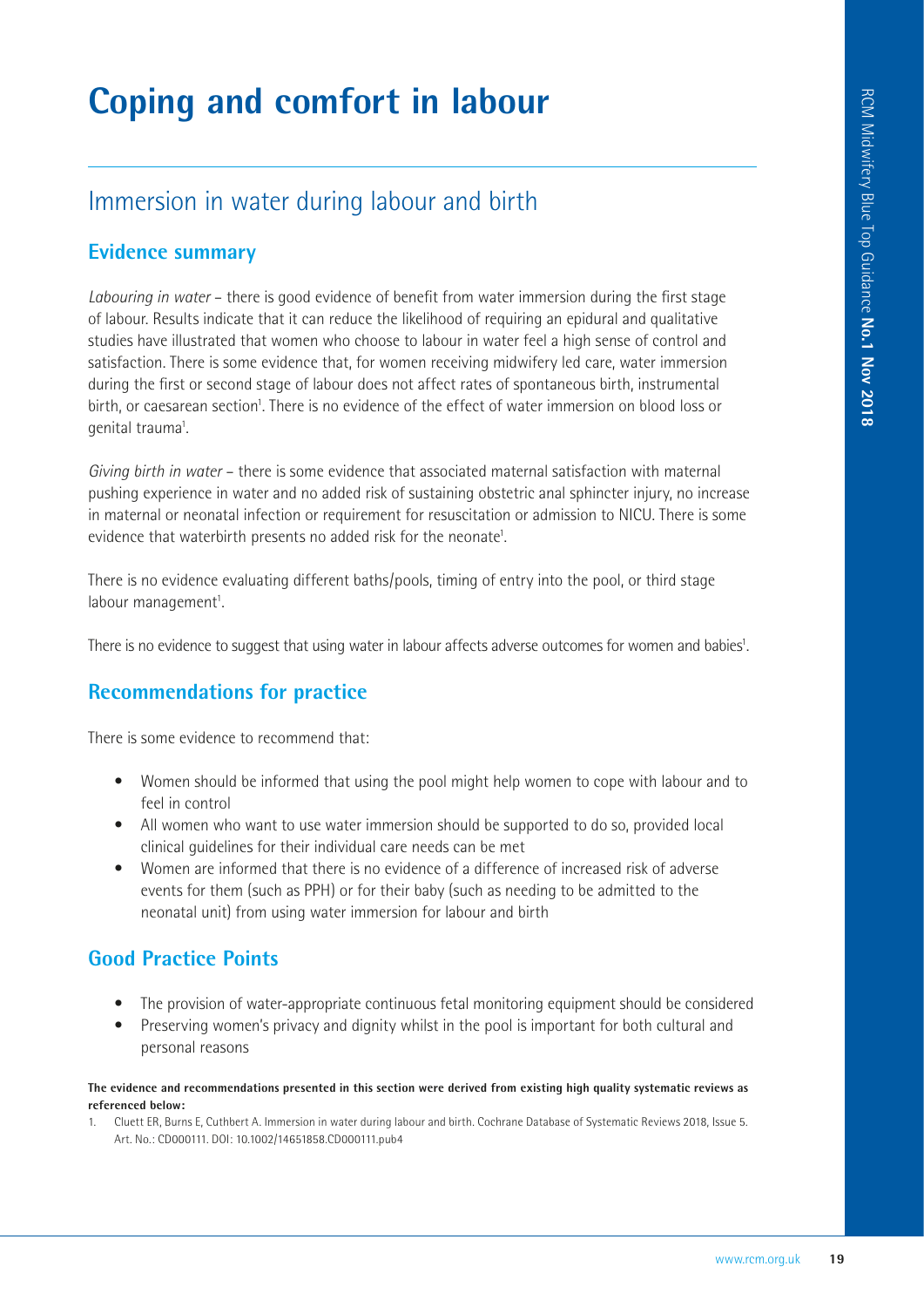## Women's decision making and experience of epidural

#### **Evidence summary**

Women expect to be actively involved in the epidural analgesia decision-making process and to receive support and advice from their midwife. Some women have made birth plans, considering epidural analgesia depending on their experience when in labour. Some women feel pressured or persuaded by healthcare professionals (HCPs) to have an epidural. Access to epidural may influence women's choice of birthplace.

There is some evidence that overall birth satisfaction is lower for women who used epidural analgesia compared with no pain relief or other analgesia methods. However, most women who had an epidural were satisfied with the effectiveness of their labour analgesia. Continuity of carer and the support and presence of a midwife are key factors associated with positive experiences of epidural analgesia. After an epidural takes effect many women will want and value the presence of the midwife and to discuss the plans for the remaining part of labour.

Miscommunication and lack of empathy from HCPs, late initiation of and/or ineffective analgesia all contribute to negative birth experiences. Studies have reported that women are fearful of adverse side effects and find it difficult to access good quality information about epidural analgesia.

Intrapartum informed consent is often undertaken by the anaesthetist who the woman has not met before. Women would prefer to be informed about epidurals by their midwife or obstetrician during the antenatal period, ideally during the second or third trimester of pregnancy.

There is some evidence that written and audio-visual information can improve women's knowledge of pain relief options and support decision-making. Printed material should support discussions with HCPs. Other suggested information formats include leaflets, trustworthy websites, 'question and answer' resources, other women's experiences and a video demonstrating epidural placement.

#### **Recommendations for practice**

There is some evidence to recommend that:

- Key information for epidural analgesia should include benefits and potential side-effects. Information should be supported by written or audio-visual materials
- Midwives should be mindful that women can feel pressured to have or not to have an epidural
- The midwife should remain with a woman after an epidural is sited as the woman may wish to discuss plans for the remaining part of labour

#### **Good Practice points**

- Consider the woman's feelings, values, concerns, sense of control, self-esteem and satisfaction before, during and after epidural
- Midwives discuss coping strategies or pain relief with women and their birth companions during antenatal visits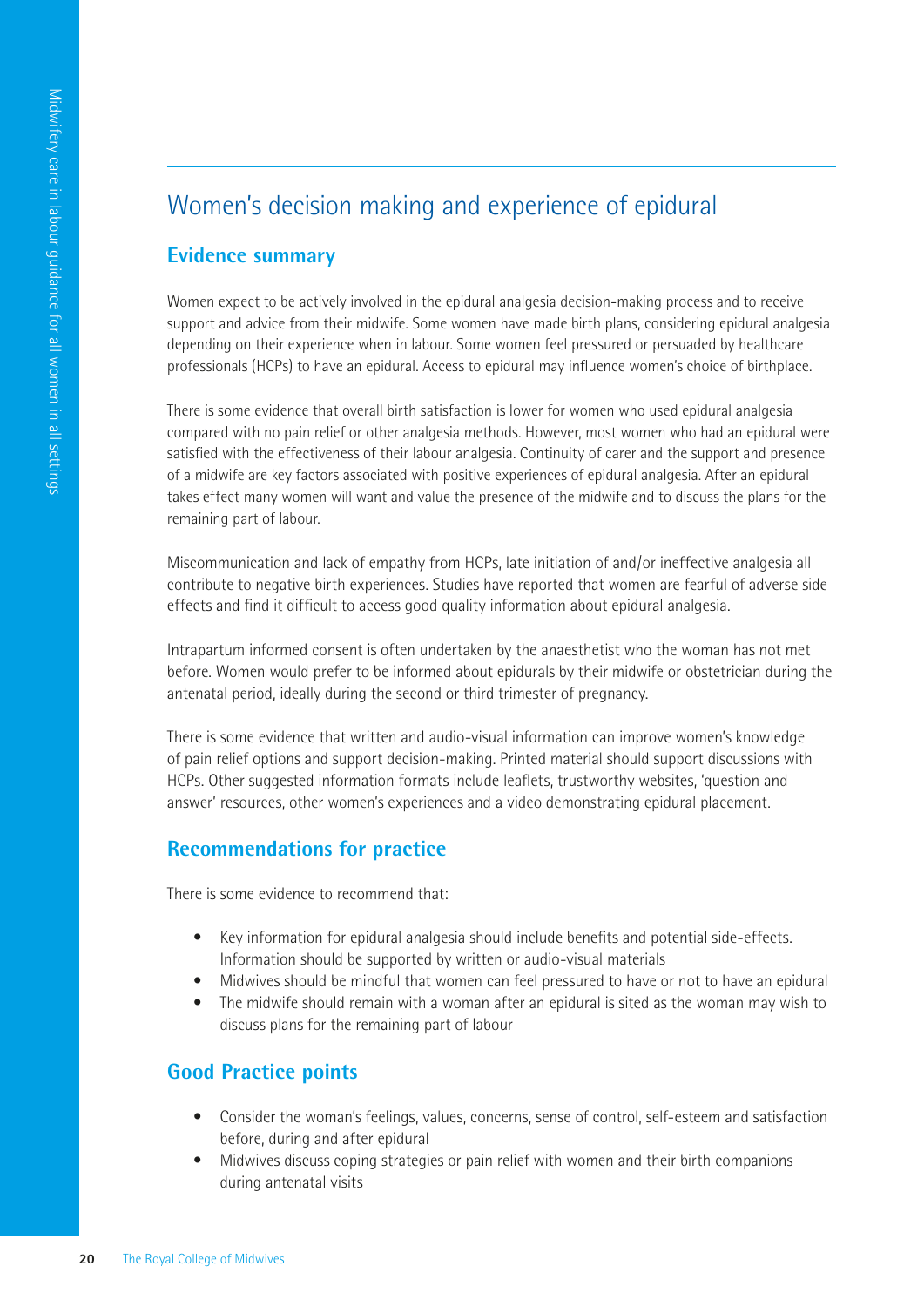**The evidence and recommendations presented in this section were derived from a new systematic review developed for these guidelines. This is awaiting publication:**

Phoebe Pallotti, Helen Spiby, Jeanette Eldridge, Catrin Evans, Sara Borrelli, Kerry Evans, Mandy Forrester, Lia Brigante. Women's decision making and experiences on the use of epidural analgesia in labour: a systematic review of quantitative and qualitative evidence. PROSPERO 2018 CRD42018094905 Available from: http://www.crd.york.ac.uk/PROSPERO/display\_record.php?ID=CRD42018094905

## Other methods and therapies for coping in labour

#### **Evidence summary**

Many women use various methods and therapies to support them during labour and birth. This may be particularly in the context of a focus on exploring ways of coping with the experience rather than attempting to eliminate pain.

There is some evidence to suggest that the methods and therapies listed below are not harmful to women and babies<sup>1,2,3,4,5,6,7</sup>. There is some low-quality evidence to suggest that hypnosis and acupuncture / acupressure may help to reduce the use of pharmacological pain relief<sup>2,6</sup>. Whilst there is some evidence that these methods do not seem to change the length of labour or any other outcomes from birth they can be a very helpful coping tool for women and there is some low-quality evidence that the methods and therapies listed may increase women's satisfaction<sup>2,3,4,6,7</sup>. More research is needed on other forms of alternative therapies.

#### **Recommendations for practice**

There is some evidence to recommend that:

• Midwives advise that women may find some therapies beneficial for wellbeing but there is no clear evidence to support the efficacy of other therapies for pain relief in labour

#### **Good Practice Points**

- Midwives should support women's choices regarding other therapies
- Consider safety issues and discuss these with the woman
- Advise that anything requiring a naked flame cannot be used where medical gases are available (including at a home birth, if Entonox is supplied)
- Advise that any method which pierces the skin (acupuncture, sterile water injections) carries a risk of infection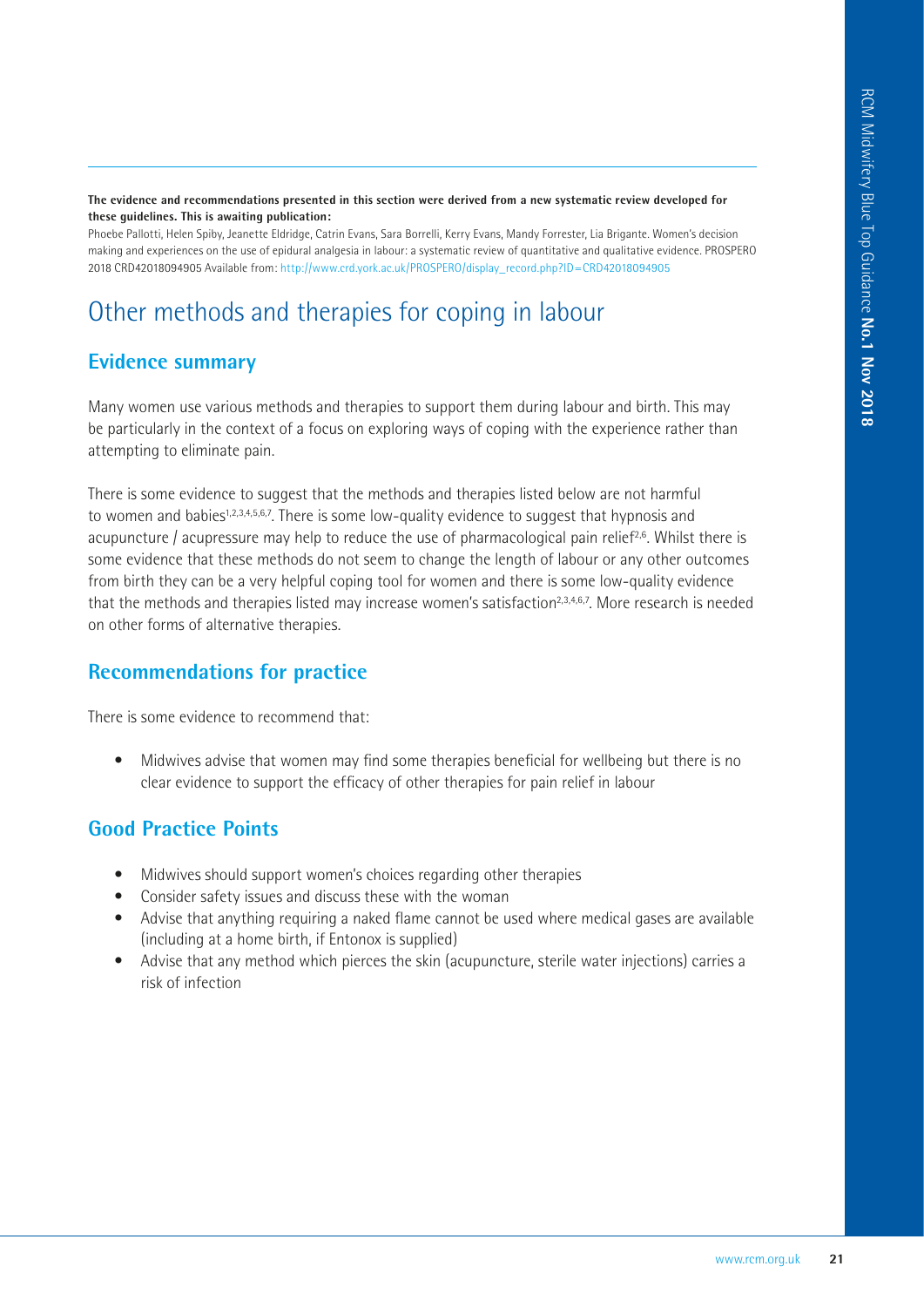- 1. Derry S, Straube S, Moore RA, Hancock H, Collins SL. Intracutaneous or subcutaneous sterile water injection compared with blinded controls for pain management in labour. Cochrane Database of Systematic Reviews 2012, Issue 1. Art. No.: CD009107. DOI: 10.1002/14651858.CD009107.pub2.
- 2. Madden K, Middleton P, Cyna AM, Matthewson M, Jones L. Hypnosis for pain management during labour and childbirth. Cochrane Database of Systematic Reviews 2016, Issue 5. Art. No.: CD009356. DOI: 10.1002/14651858.CD009356.pub3.
- 3. Smith CA, Levett KM, Collins CT, Armour M, Dahlen HG, Suganuma M. Relaxation techniques for pain management in labour. Cochrane Database of Systematic Reviews 2018, Issue 3. Art. No.: CD009514. DOI: 10.1002/14651858.CD009514.pub2.
- 4. Smith CA, Levett KM, Collin CT, Dahlen HG, Ee CC, Suganuma M. Massage, reflexology and other manual methods for pain management in labour. Cochrane Database of Systematic Reviews 2018, Issue 3. Art. No.: CD009290. DOI: 10.1002/14651858. CD009290.pub3.
- 5. Smith CA, Collins CT, Crowther CA. Aromatherapy for pain management in labour. Cochrane Database of Systematic Reviews 2011, Issue 7. Art. No.: CD009215. DOI: 10.1002/14651858.CD009215.
- 6. Smith CA, Collins CT, Crowther CA, Levett KM. Acupuncture or acupressure for pain management in labour. Cochrane Database of Systematic Reviews 2011, Issue 7. Art. No.: CD009232. DOI: 10.1002/14651858.CD009232.
- 7. Dowswell T, Bedwell C, Lavender T, Neilson JP. Transcutaneous electrical nerve stimulation (TENS) for pain management in labour. Cochrane Database of Systematic Reviews 2009, Issue 2. Art. No.: CD007214. DOI: 10.1002/14651858.CD007214.pub2.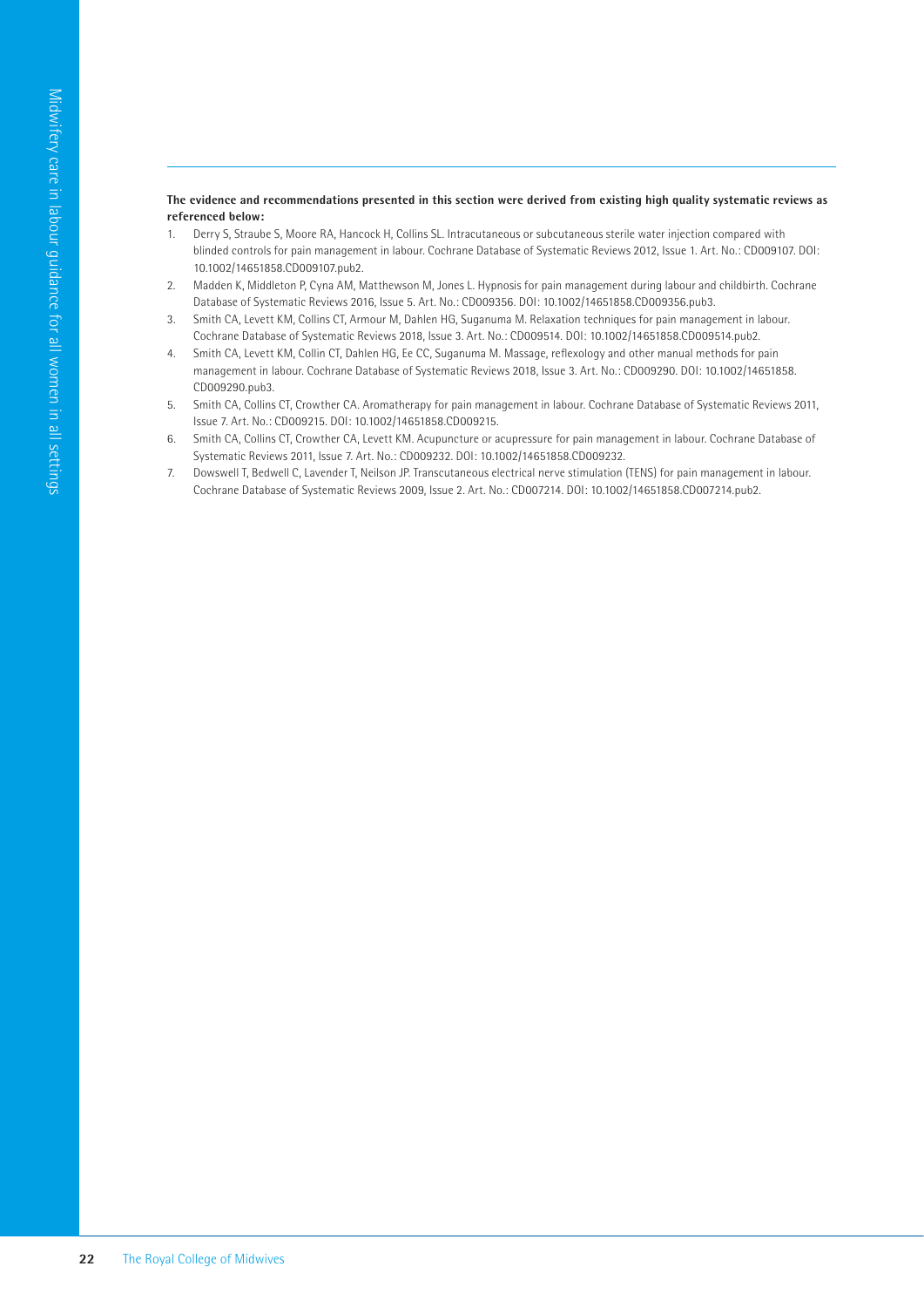# **Birth companions**

#### **Evidence summary**

This evidence summary focuses on companions from women's family and friends. Women's and birth companions' satisfaction with birth is increased when companions are able to support the mother and feel supported themselves. Companions are often co-parents and evidence shows that their satisfaction with care is increased if this is acknowledged and they are valued as a parent of the child.

Giving information to companions in a friendly and inclusive way is vital. Midwives' facilitation of birth companions can maximise their potential as a positive support to women in labour. Feeling well informed increases companion's satisfaction with care and with their experience of childbirth. This is even more important during emergencies when companions can feel anxious and poorly-informed about the wellbeing of the woman and baby.

Some women and their companions make plans about ways to provide support in labour. However, many companions welcome guidance from midwives (such as ways to help physically support a mother whilst using birth aids). This helps companions feel included and having a task to focus on may allay their anxieties about a new situation in an unfamiliar environment.

When speaking generally about *groups* of parents it is important not to use the word 'fathers' as this excludes lesbian couples and families with other parenting arrangements. Individually, women and their companions should be consulted on how they want to be addressed and on what support the companion wishes to offer in labour.

#### **Recommendations for practice**

There is good evidence to recommend that:

- Birth companions should be welcomed and orientated to facilities such as bathrooms, food outlets and other amenities
- Midwives should ask whether companions would like to receive suggestions on the ways they can provide support
- Midwives should answer questions in a friendly and timely manner. If an emergency arises, ensure that a member of staff is tasked with providing information and support to the birth companion and with supporting their needs
- Midwives should ensure all birth companions are valued for their contribution to the birth but are also recognised and supported as parents of the baby where this is the case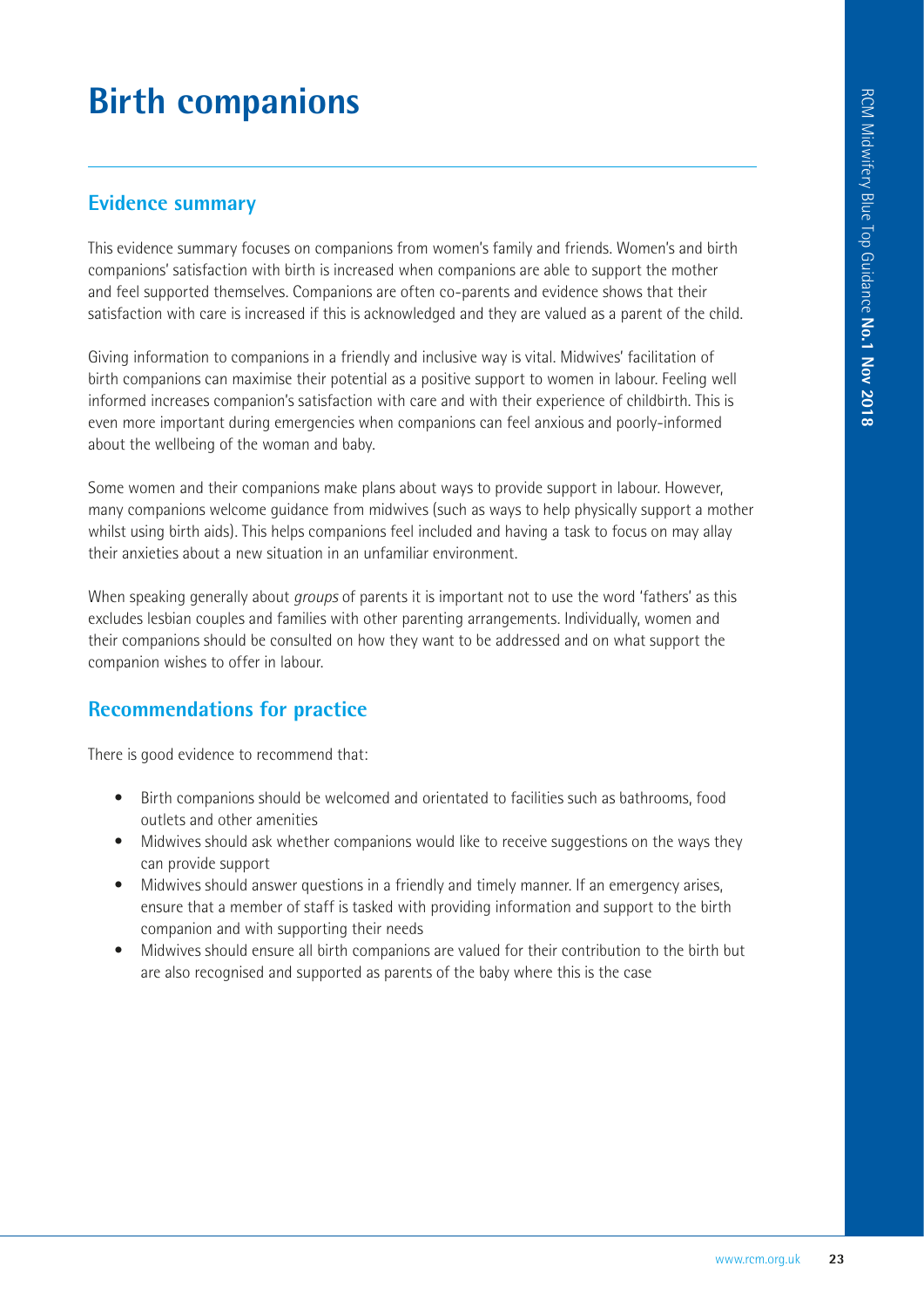## **Good Practice Points**

- Not all companions need to be directed to ways to physically support the birthing mother
- Emotional support, closeness and 'being there' can help women remain focused and feel reassured
- Midwives should ask women (and their families), who will be attending the birth and how they would like to be addressed
- Lesbian couples' experiences in labour and childbirth are affected by the attitudes of health care providers. Midwives should provide inclusive and sensitive care tailored to individual needs
- Women may choose to be accompanied by doulas who should be welcomed as part of the women's birth support network

#### **The evidence and recommendations presented in this section were derived from a new systematic review developed for these guidelines. This is awaiting publication:**

Jeanette Eldridge, Phoebe Pallotti, Helen Spiby, Catrin Evans, Kerry Evans, Mandie Forrester, Lia Brigante. Birth companions for women in labour: experiences, views, outcomes and support for birth companions. PROSPERO 2018 CRD42018092544 Available from: http://www. crd.york.ac.uk/PROSPERO/display\_record.php?ID=CRD42018092544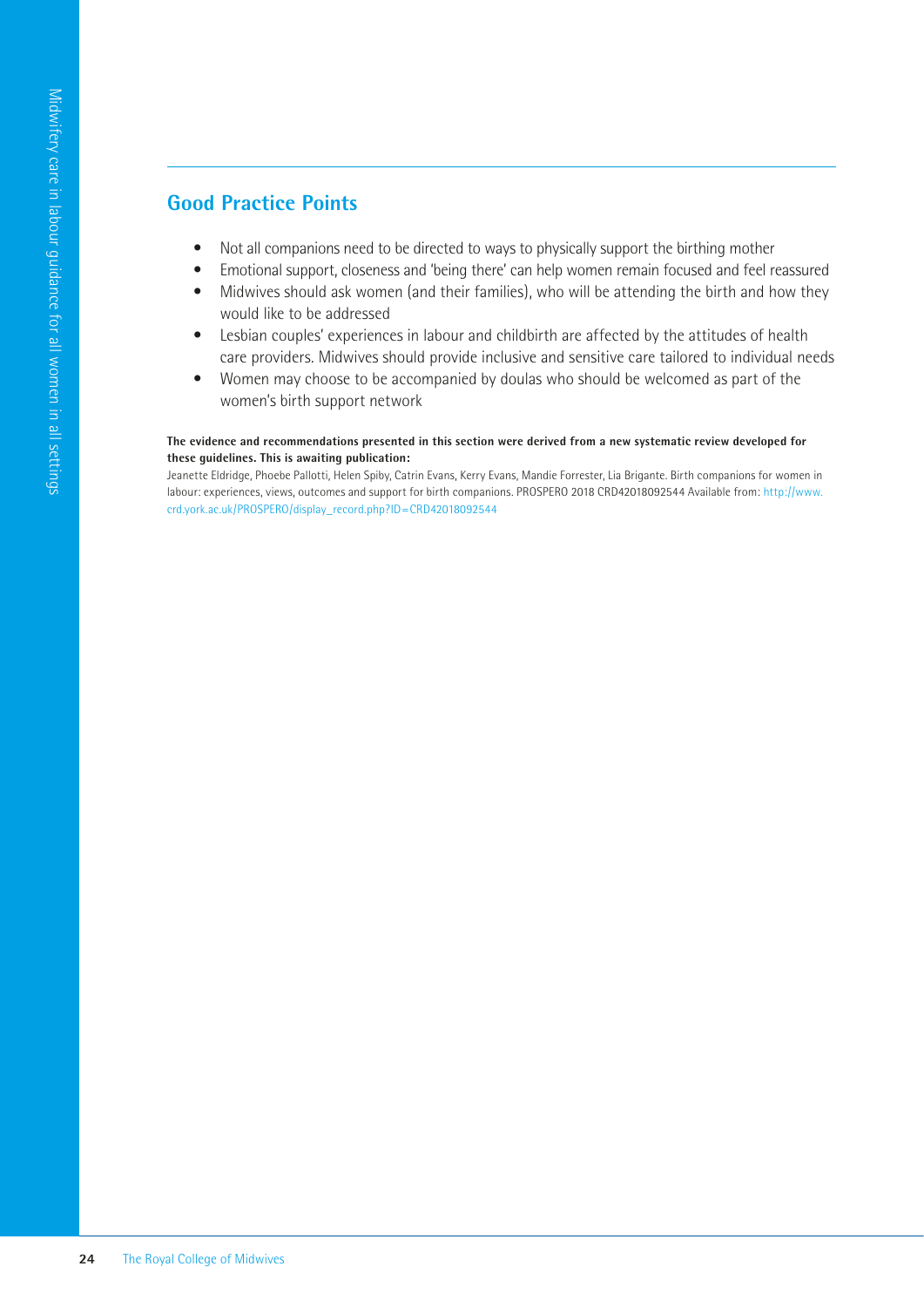# **Preventing severe genital trauma**

#### **Evidence summary**

There is good evidence that using a warm compress on the perineum, and some evidence that perineal massage during birth may help to reduce the rates of third and fourth degree tears<sup>1</sup>. .

There is low-quality evidence that hands-off (or poised) compared to hands-on techniques has no effect on the rate of third and fourth degree tears but may result in fewer women requiring episiotomy<sup>1</sup>.

There is insufficient evidence to show whether Ritgen's manoeuvre or other perineal techniques could improve outcomes<sup>1</sup>. More research is needed.

There is low-quality evidence that selective episiotomy for unassisted vaginal births, results in fewer women experiencing severe perineal / vaginal trauma than policies of routine episiotomy<sup>2</sup>. There is lowquality evidence that selective episiotomy policies do not result in harm to women or babies<sup>2</sup>. There is no evidence about the effect of selective or routine episiotomy policies for instrumental births2 .

#### **Recommendations for practice**

There is good evidence to recommend that:

• Midwives should ask women if they would like a warm compress to be used on the perineum to help reduce the risk of serious tears

There is some evidence to recommend that:

- Perineal massage may help to reduce serious tears; midwives should discuss techniques for this during the antenatal period
- A policy of routine episiotomy may result in more women experiencing severe perineal trauma

- 1. Aasheim V, Nilsen ABV, Reinar LM, Lukasse M. Perineal techniques during the second stage of labour for reducing perineal trauma. Cochrane Database of Systematic Reviews 2017, Issue 6. Art. No.: CD006672. DOI: 10.1002/14651858.CD006672.pub3
- 2. Jiang H, Qian X, Carroli G, Garner P. Selective versus routine use of episiotomy for vaginal birth. Cochrane Database of Systematic Reviews 2017, Issue 2. Art. No.: CD000081. DOI: 10.1002/14651858.CD000081.pub3.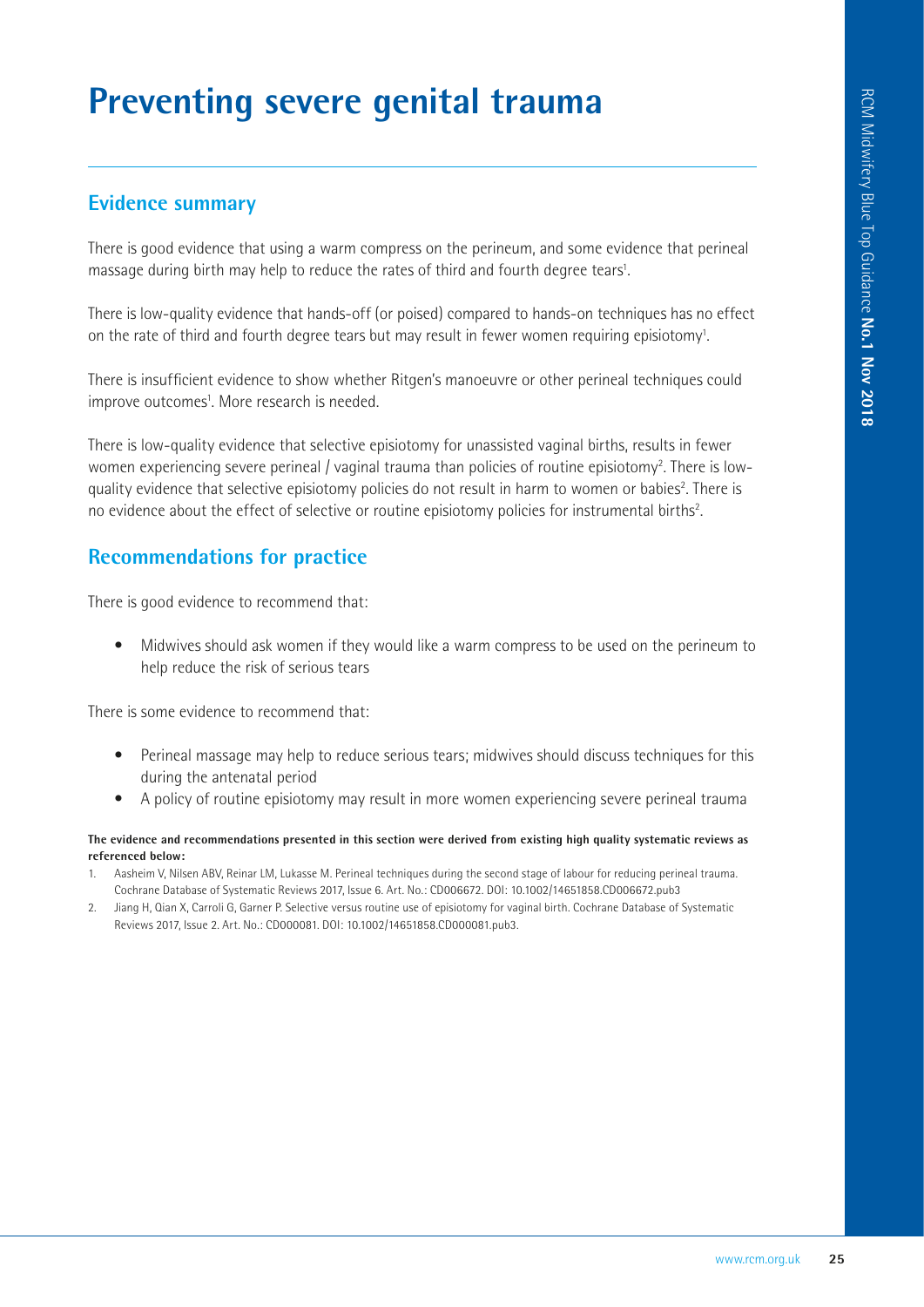# **Third stage of labour**

#### **Evidence summary**

There is some evidence that active management of the third stage of labour reduces the risk of severe bleeding and anaemia for all women<sup>1</sup>. However active management may increase the risks of adverse effects such as increasing mother's blood pressure, vomiting, after-pains and the need to return to hospital with bleeding<sup>1</sup>. For women with no risk factors for post-partum haemorrhage (PPH), there is low-quality evidence that active management has no effect on risk of postpartum maternal hemoglobin less than 9g/dL compared to expectant management. If women choose active management, there is good evidence in favour of using prophylactic oxytocin only (syntocinon) after birth as it can reduce blood loss in women with fewer side effects than ergometrine/syntometrine<sup>2</sup>. . Active managementis a package of care; one component of which is Controlled Cord Traction. When controlled cord traction (CCT) is used as part of active management, it may result in a small reduction of blood loss and reduces the risk of manual removal of the placenta<sup>3</sup>. .

There is good evidence that delayed cord clamping (between one and three minutes after birth) can have positive effects on neonatal outcomes such as higher birthweight, early haemoglobin concentration, and increased iron reserves up to six months after birth<sup>4</sup>. .

#### **Recommendations for practice**

There is good evidence to recommend that:

- Delayed cord clamping is advised for optimal neonatal outcomes
- Prophylactic oxytocin can reduce blood loss with fewer side effects than drugs containing ergot
- When active management is chosen, CCT is strongly recommended to reduce the risk of a retained placenta

## **Good Practice Points**

- Give women information about the benefits and potential adverse effects of active and expectant management to support informed choice
- Discuss with women that active management may reduce the time between birth of their baby and delivery of the placenta
- Discuss with women their preferences for cutting the cord, including who will cut the cord
- Discuss with the woman her options for delayed cord clamping in situations other than a vaginal birth (instrumental, caesarean)

- 1. Begley CM, Gyte GML, Devane D, McGuire W, Weeks A. Active versus expectant management for women in the third stage of labour. Cochrane Database of Systematic Reviews 2015, Issue 3. Art. No.: CD007412. DOI: 10.1002/14651858.CD007412.pub4.
- 2. Westhoff G, Cotter AM, Tolosa JE. Prophylactic oxytocin for the third stage of labour to prevent postpartum haemorrhage. Cochrane Database of Systematic Reviews 2013, Issue 10. Art. No.: CD001808. DOI: 10.1002/14651858.CD001808.pub2.
- 3. Hofmeyr GJ, Mshweshwe NT, Gülmezoglu AM. Controlled cord traction for the third stage of labour. Cochrane Database of Systematic Reviews 2015, Issue 1. Art. No.: CD008020. DOI: 10.1002/14651858.CD008020.pub2.
- 4. McDonald SJ, Middleton P, Dowswell T, Morris PS. Effect of timing of umbilical cord clamping of term infants on maternal and neonatal outcomes. Cochrane Database of Systematic Reviews 2013, Issue 7. Art. No.: CD004074. DOI: 10.1002/14651858.CD004074.pub3.